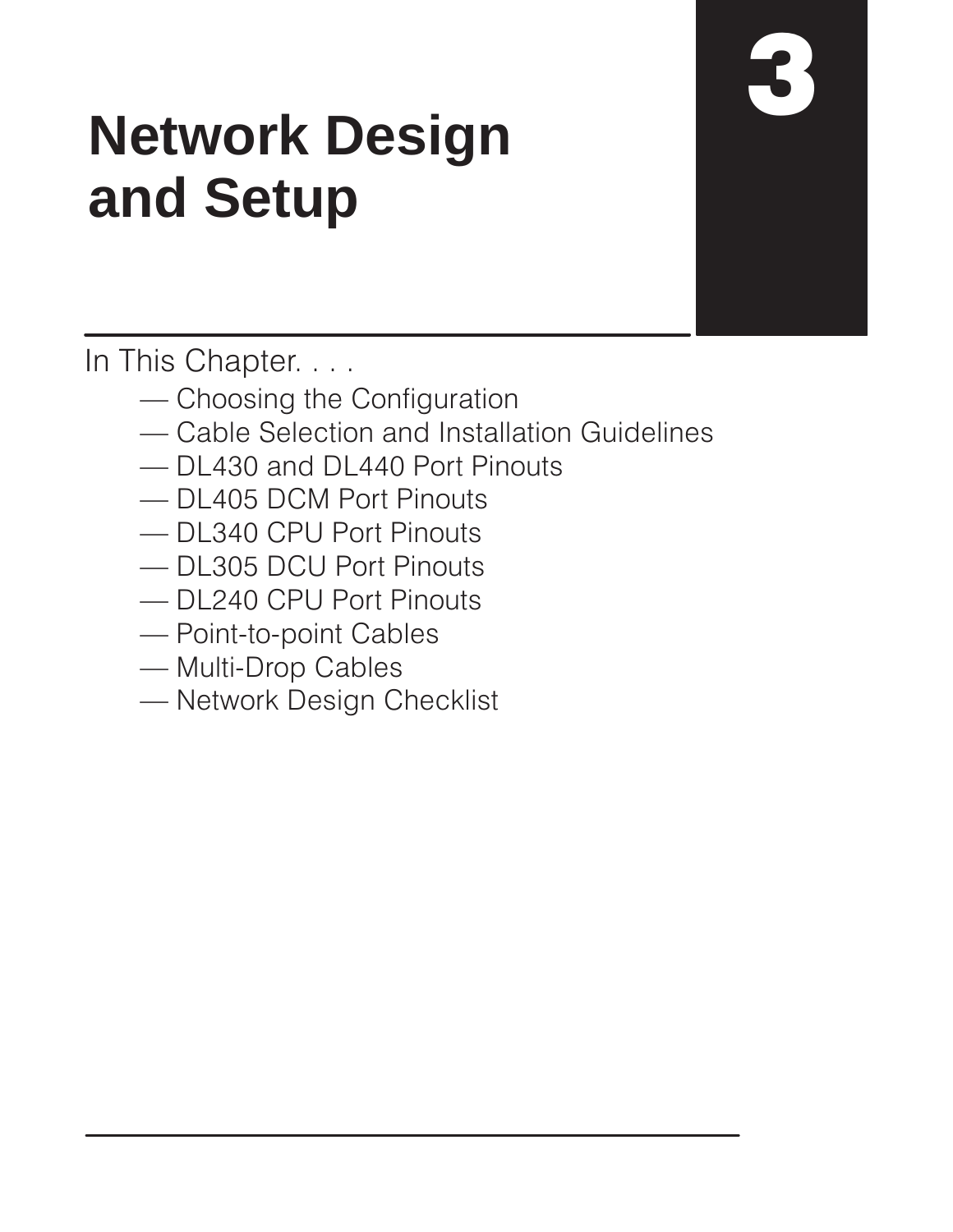# **Choosing the Configuration**

**Analyze your Application**

3–2 **3–2**

There are almost as many ways to build your network as there are grains of sand at the beach. The first step in determining the configuration is to analyze your application. As with most things, there's probably a logical grouping that will point you in the right direction. If you have several systems you'll need to decide which station(s) will be the master(s) and which one(s) will be slaves.

Consider the following example. (It's the dreaded widget factory.)



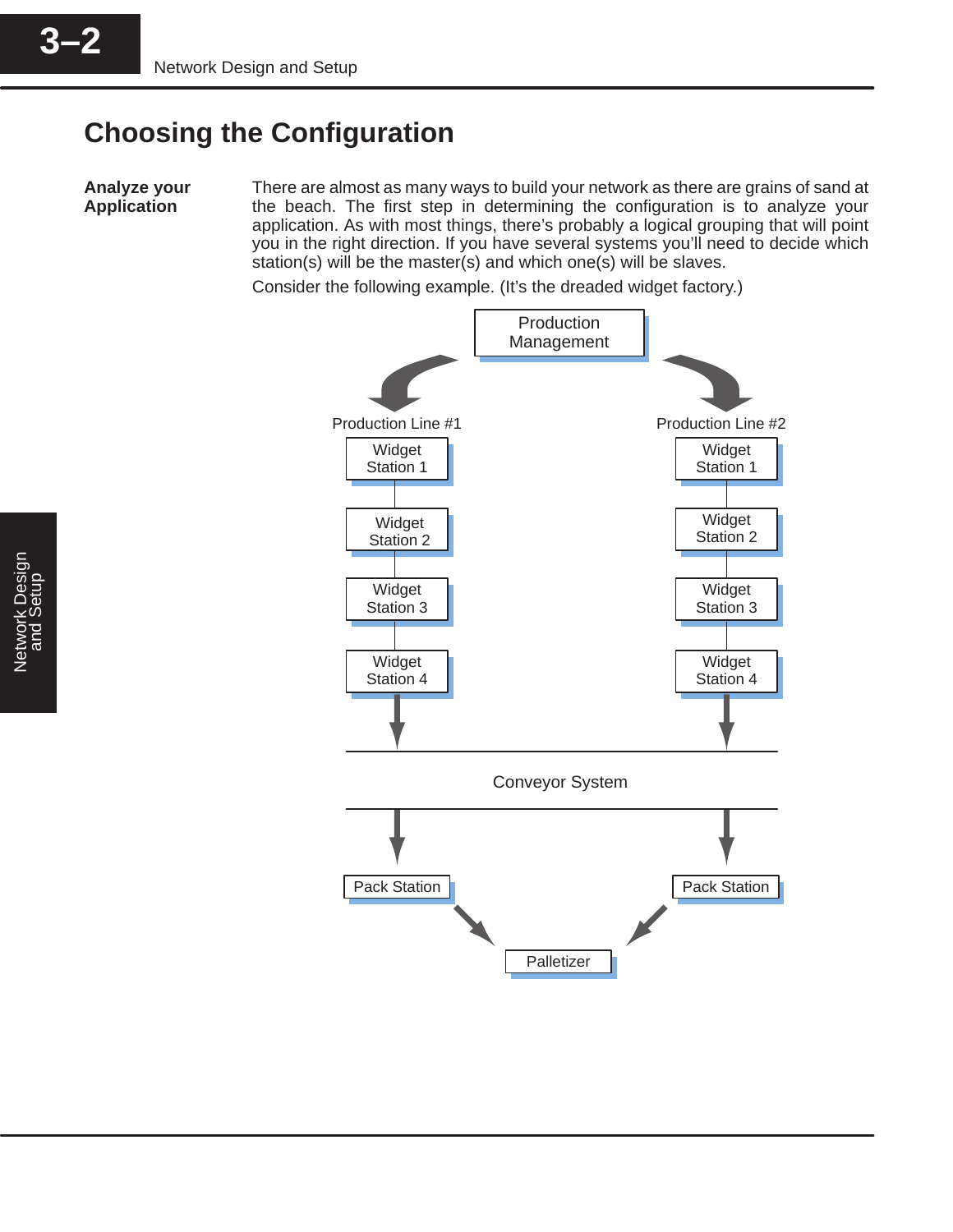**Identify Your System Requirements**

Determine how you plan to use the information that is transferred. This may help you design your network. For example, are you trying to share data between several machines, or are you trying to obtain data to be used in production reports or spreadsheets? Once you've taken a look at your application, you should be able to identify the configuration needs. For example, our simple widget factory needs to accomplish the following things.

**Production Management:** The production management system needs to issue build orders and obtain data that can be used in production reports. The management system also needs to monitor the production lines to determine which line should receive the build orders. For example, one line may be behind schedule while the other is completely free.

**Production Lines 1 & 2:** Each production line has a series of operations that must be followed to build a finished product. Once they are completed they can be sent to either pack station for packaging. In the real world, we all know that equipment sometimes doesn't work quite right, so each station should be monitored for operational status.

**Pack Stations:** The finished products are sent to the pack stations, which in turn send the cases to a palletizer for final shipping. Since there's only one palletizer and two stations packing different product models, the pack stations should coordinate their deliveries.

**Palletizer:** The palletizer stacks the widgets into (hopefully) nice, neat packages of widgets that can be sold by the millions.

Even though the three basic network configurations can be combined in an application, each network remains independent. The master station from one network cannot request data directly from slave stations on another network. This does not mean you cannot obtain data from these networks, you can. It just requires more than one interface for that slave station. For example, a DL440 PLC station with two DCM (Data Communication Module) interfaces actually can connect to three different networks. Check the manual for your particular slave station interface to determine the maximum number allowed in a single base. **Examine Data Sharing Requirements**

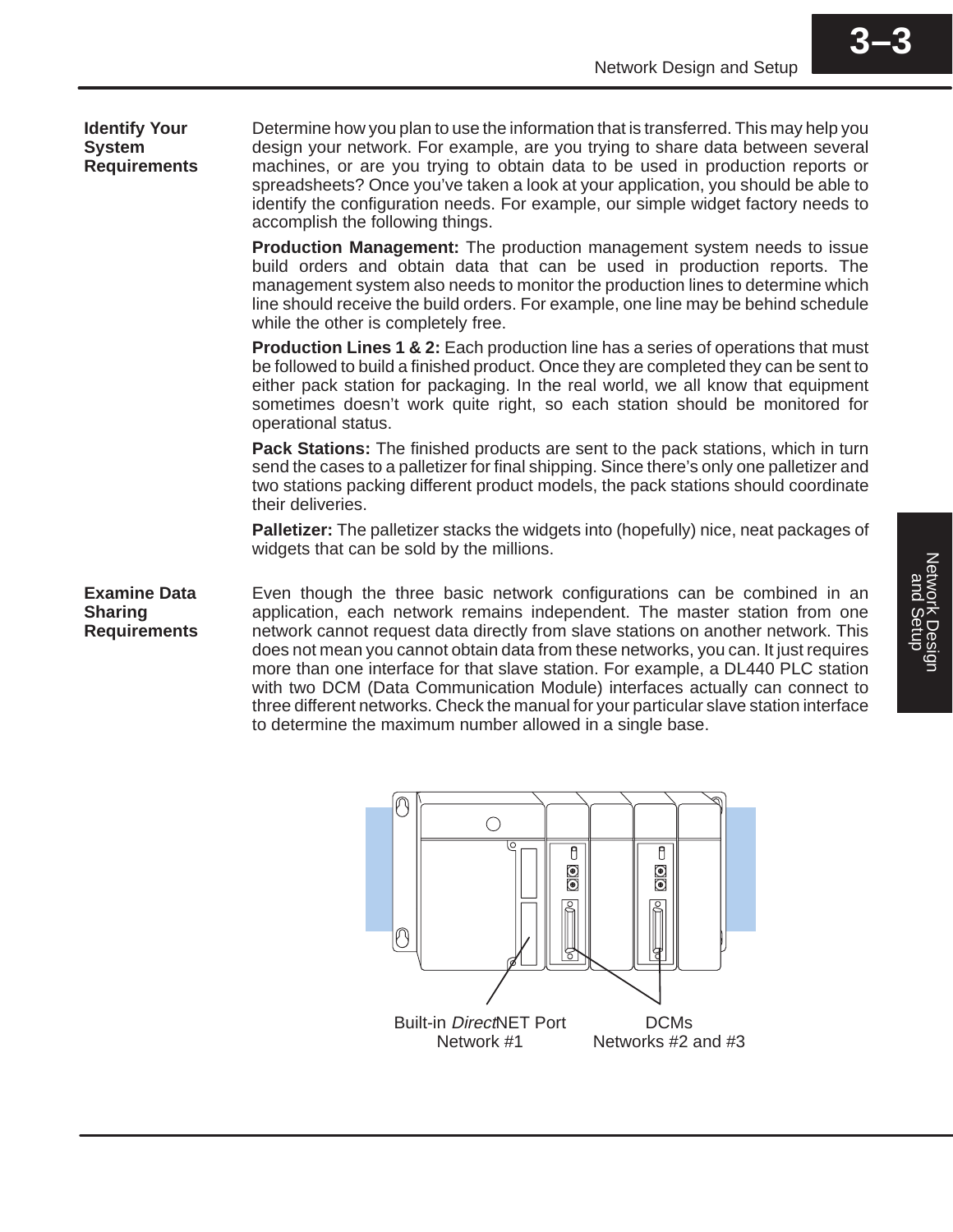**Sketch the Network** Since all applications must use one (or more) of the three basic network configurations (PLC as Master, Host as Master and Peer as Master), we can easily draw the complete diagram for our example factory. To refresh your memory, here are the possible configurations. **Diagram**

**Master** 

# **Possible Configurations**

# **1 – PLC as Master Network**

- $\bullet$  Master can initiate read or write with any slave station
- PLC with DCM as master
- Full range of slave stations available

# **2 – Host as Master Network**

- Host computer (or other intelligent device) as master
- Requires **Direct**NET program in the host
- Full range of slave stations available



DCM

# **3 – Peer as Master Network**

- Two stations only
- Only DL405 DCMs
- Either station can initiate a request



There are many different ways to configure the example. Notice, in the example on the next page, the areas where the different configurations were used. This example uses four small networks to solve the problem. The advantages of this approach are that you can optimize each portion without affecting other parts of the factory.

3–4 **3–4**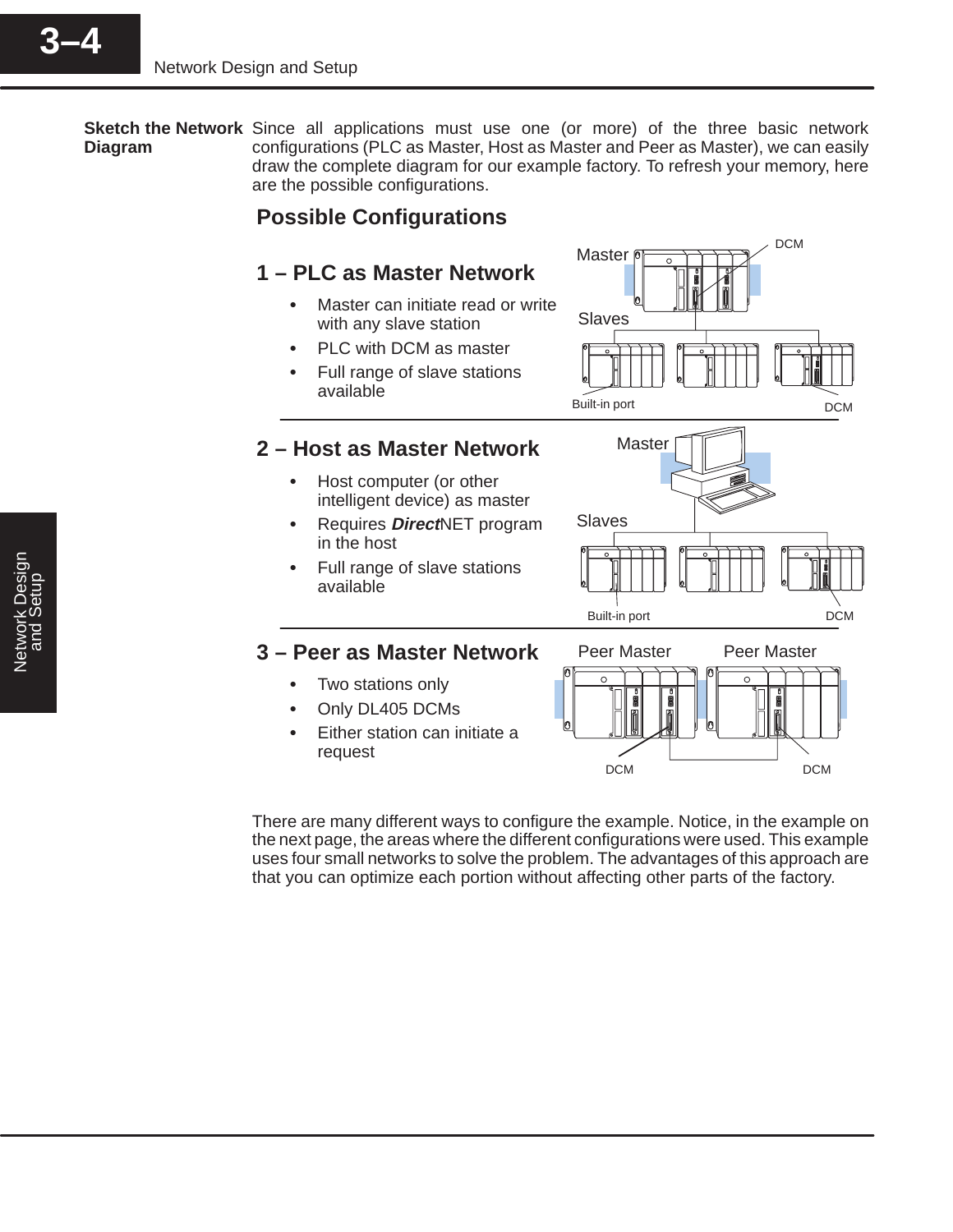





**Now you're ready** Once you've drawn your network configuration, you can build the network cables. **to build the network cables.**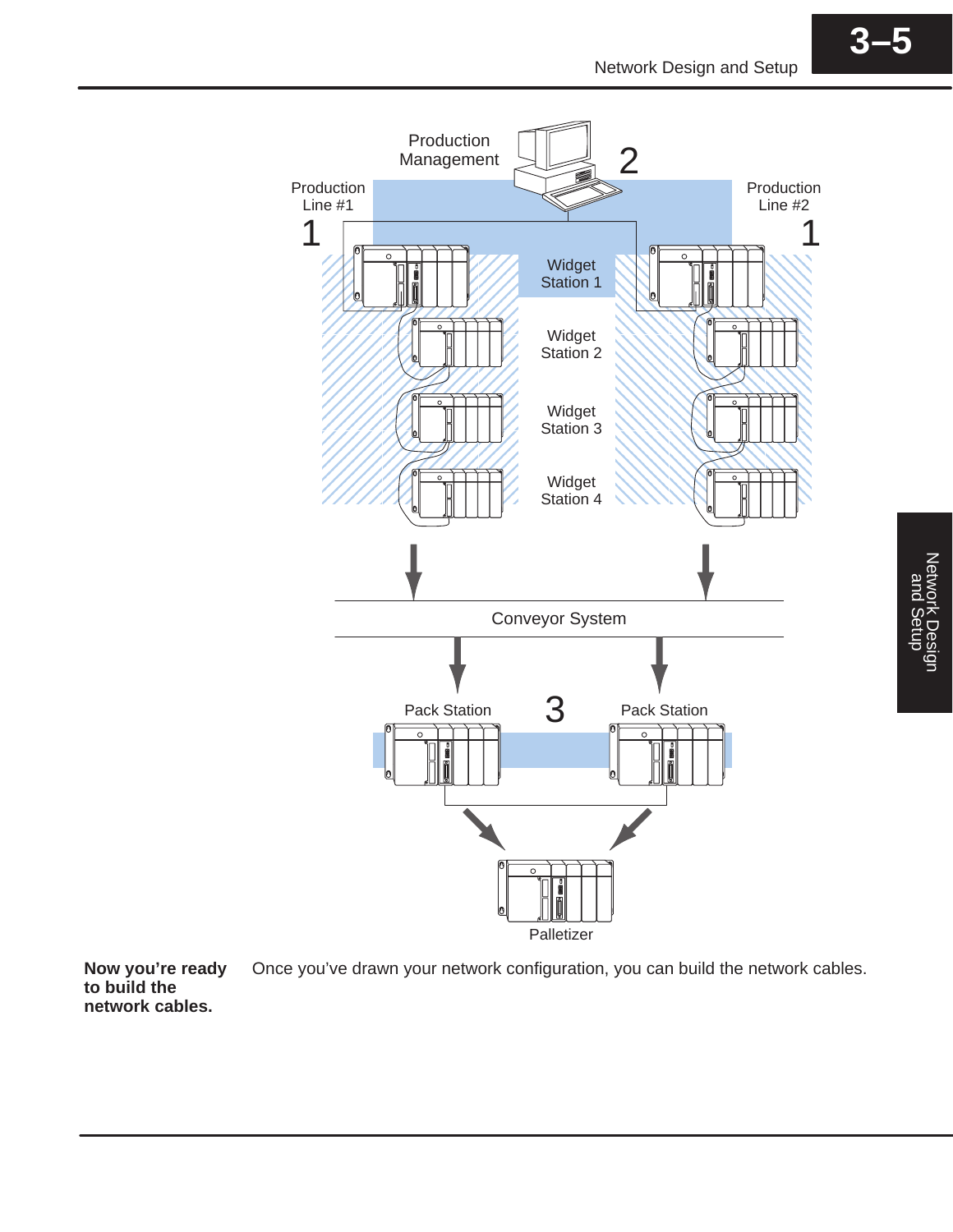# **Cable Selection and Installation Guidelines**

**Things to Consider** There are several considerations that help determine the type of cable needed for your application.

- 1. Will the DCM be physically connected in a point-to-point configuration or multi-drop configuration?
- 2. What electrical specification is best for your application? RS232C or RS422?
- 3. What is the cable schematic?
- 4. What are the relevant cable specifications?
- 5. What installation guidelines are necessary?
- 6. Do you just need a quick test cable?

The next few pages discuss these considerations in detail. If you already know the type of cable needed, the cable schematics are included on pages 3–17 through 3–29.

3–6 **3–6**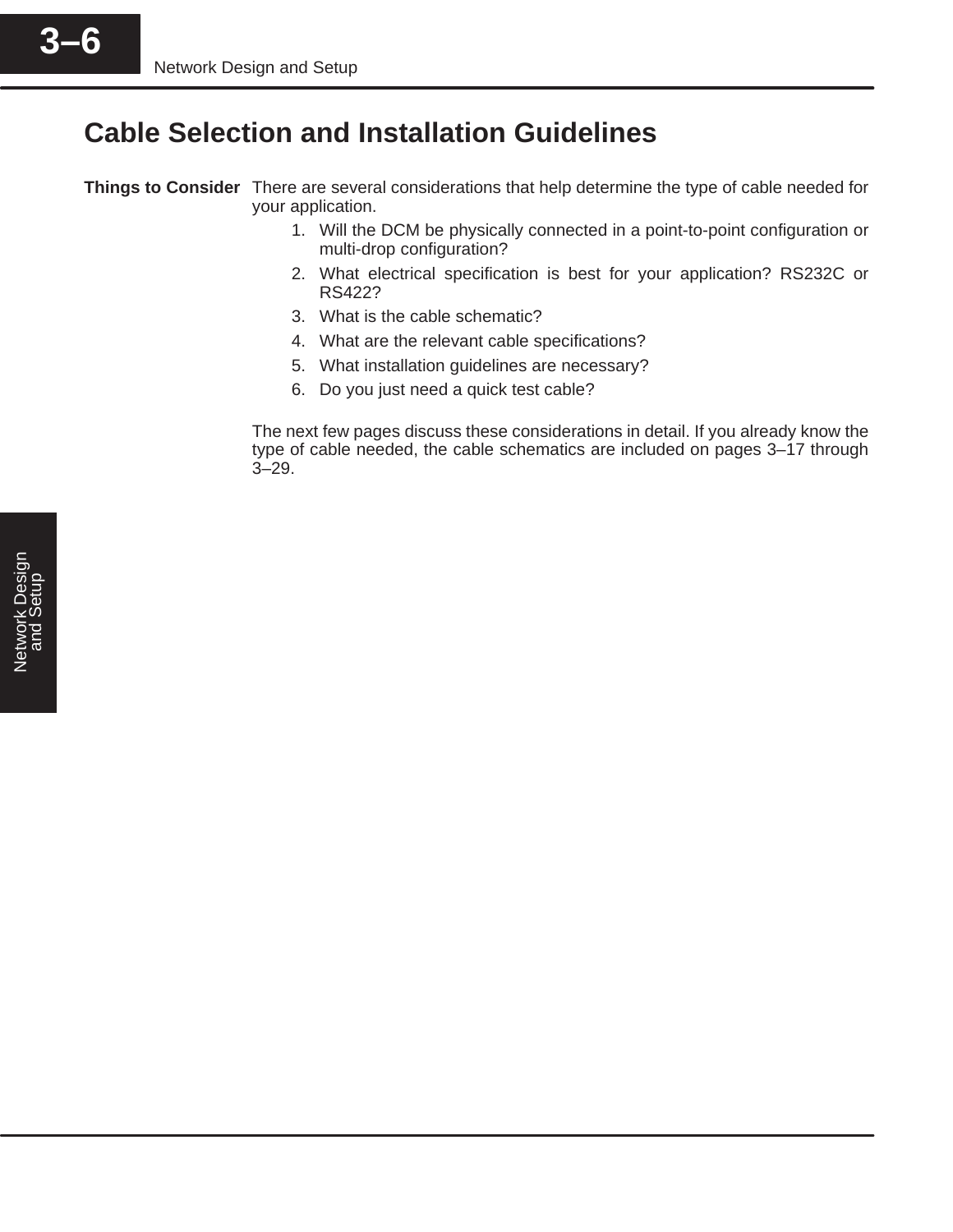**Direct**NET can be used in either a point-to-point or multi-drop configuration. A point-to-point connection only has two stations, a master and a slave. You should use this configuration when you want to connect a **Direct**NET master station to a single **Direct**NET slave station. For example, use the point-to-point configuration to connect a personal computer, an operator interface, or an intelligent device to a single station. **Consideration 1: Physical Configuration**

Use the multi-drop configuration to connect one master to two or more slaves.

## **Point to Point**





# **Multi-drop**



**3–7**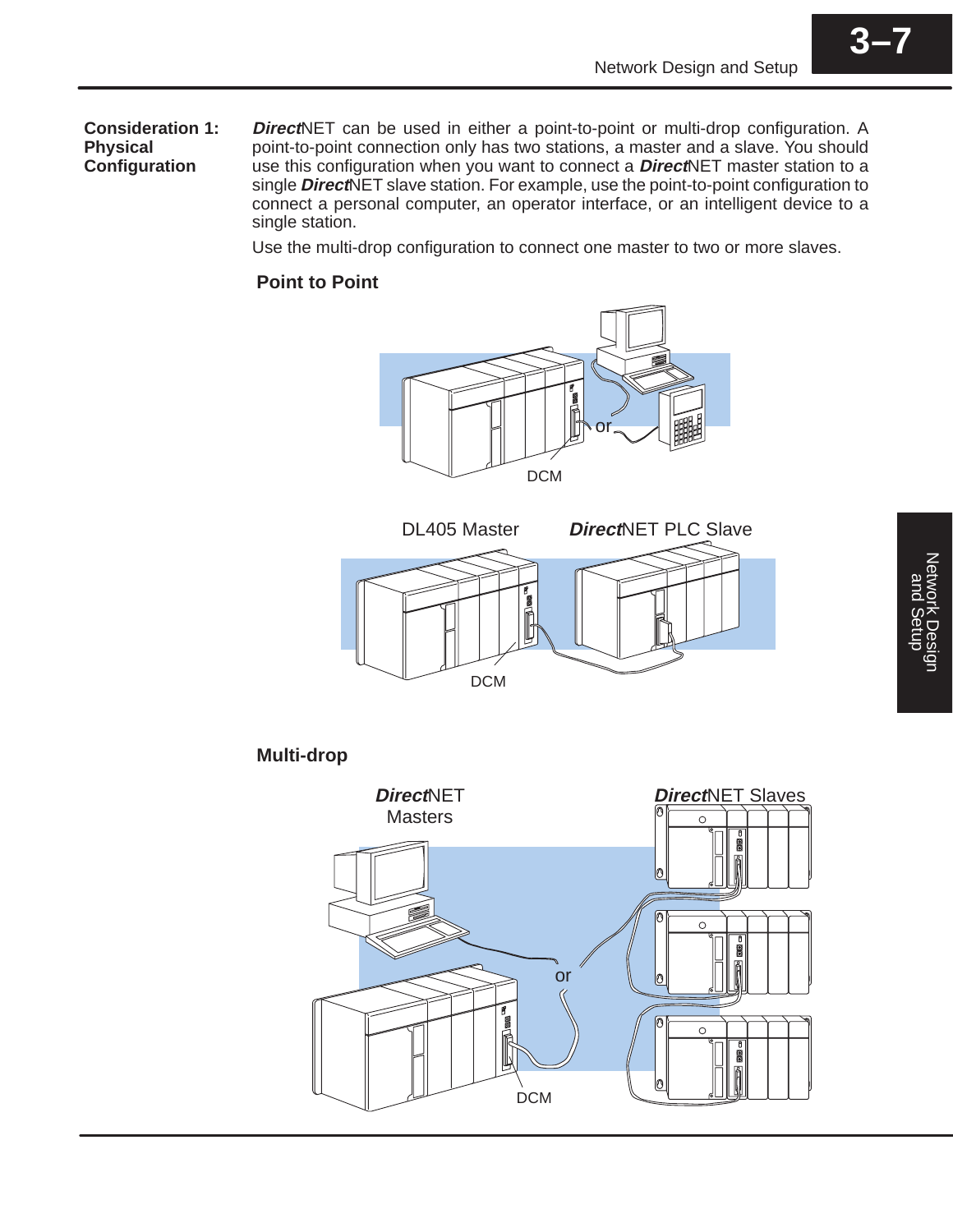**Consideration 2: Electrical Specification RS232C or RS422**

**Direct**NET supports both RS232C or RS422 communication. Your application and configuration choice will help determine which electrical specification is best for you. If you are using multi-drop, you must use RS422. If you are using point-to-point, you may have a choice between RS232C and RS422.

You can use RS232C if the cable length is less than 50 feet and if the cable will not be subjected to induced electrical noise that is commonly found near welders, large motors, or other devices that create large magnetic fields.

You should use RS422 for all other applications. RS422 allows longer cable distances (up to 3300 feet) and provides higher noise immunity.

#### **RS232C or RS422 for Point-to-Point**





**RS422 for Multi-drop**

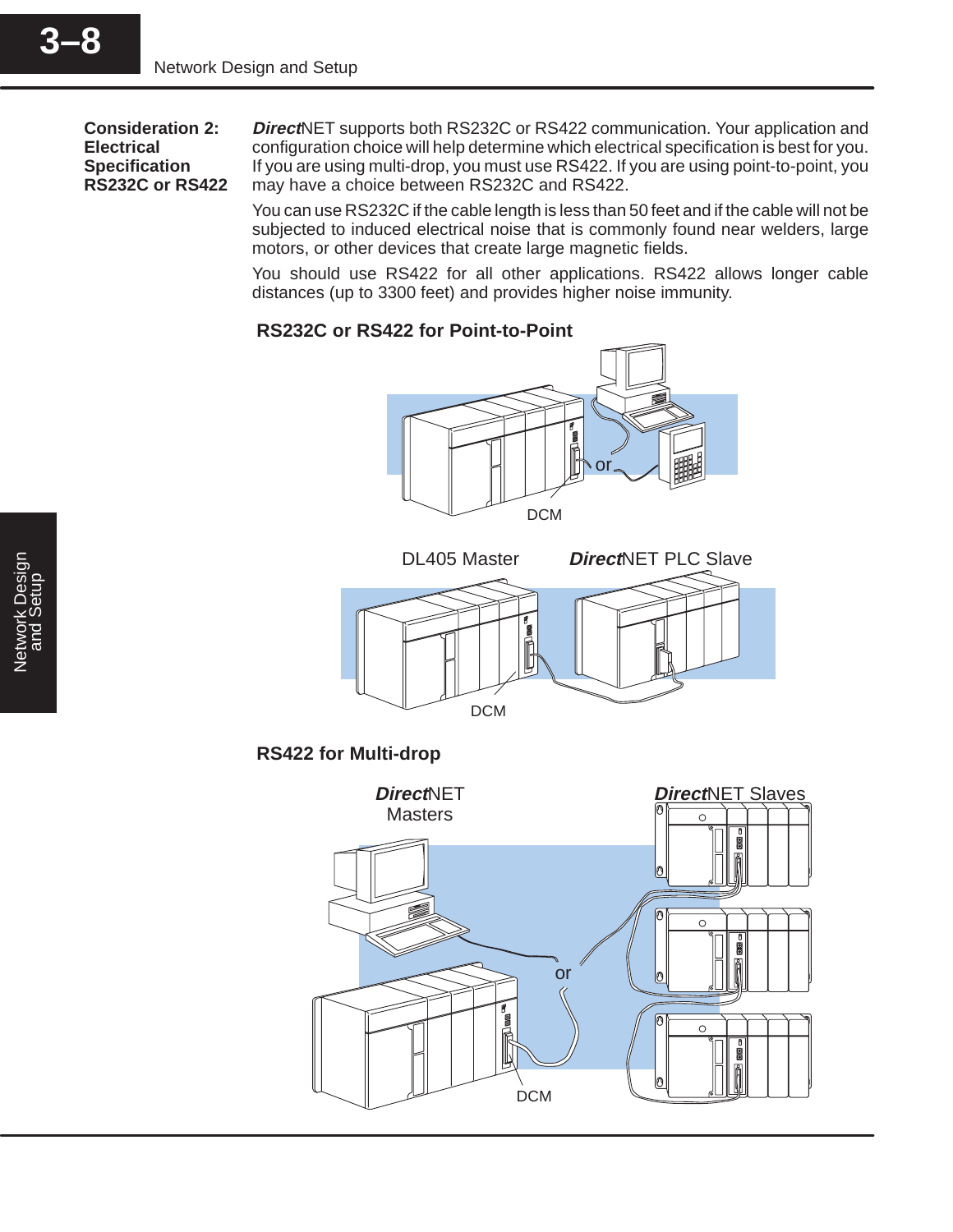| <b>Consideration 3:</b><br><b>Cable Schematics</b>        | design a cable that meets your exact application requirements.                                    | There are two sections in this chapter that provide various types of cable schematics<br>that are appropriate for most applications. Point-to-Point cable diagrams can be<br>found on pages 3-17 through 3-21. Multi-drop cable diagrams can be found on<br>pages 3–22 through 3–29. You may have to combine some of these examples to |
|-----------------------------------------------------------|---------------------------------------------------------------------------------------------------|----------------------------------------------------------------------------------------------------------------------------------------------------------------------------------------------------------------------------------------------------------------------------------------------------------------------------------------|
| <b>Consideration 4:</b><br>Cable<br><b>Specifications</b> | specifications should be used as a guideline.                                                     | Although many types of cables may work for your application, we recommend you<br>use a cable that is constructed to offer a high degree of noise immunity. A cable<br>constructed equivalent to Belden 9855 should be sufficient. The following                                                                                        |
|                                                           | Structure  Shielded, twisted-pair                                                                 | (RS232C only uses two wires and a ground)                                                                                                                                                                                                                                                                                              |
|                                                           | Conductor size  24 AWG or larger                                                                  |                                                                                                                                                                                                                                                                                                                                        |
|                                                           | Insulation  Polyethylene                                                                          |                                                                                                                                                                                                                                                                                                                                        |
|                                                           | Shield  Copper braid or aluminum foil                                                             |                                                                                                                                                                                                                                                                                                                                        |
|                                                           | Impedance $\ldots \ldots \ldots \ldots \ldots \ldots \ldots$ 100 $\Omega \otimes \mathbb{Q}$ 1MHz |                                                                                                                                                                                                                                                                                                                                        |
|                                                           |                                                                                                   |                                                                                                                                                                                                                                                                                                                                        |

**3–9**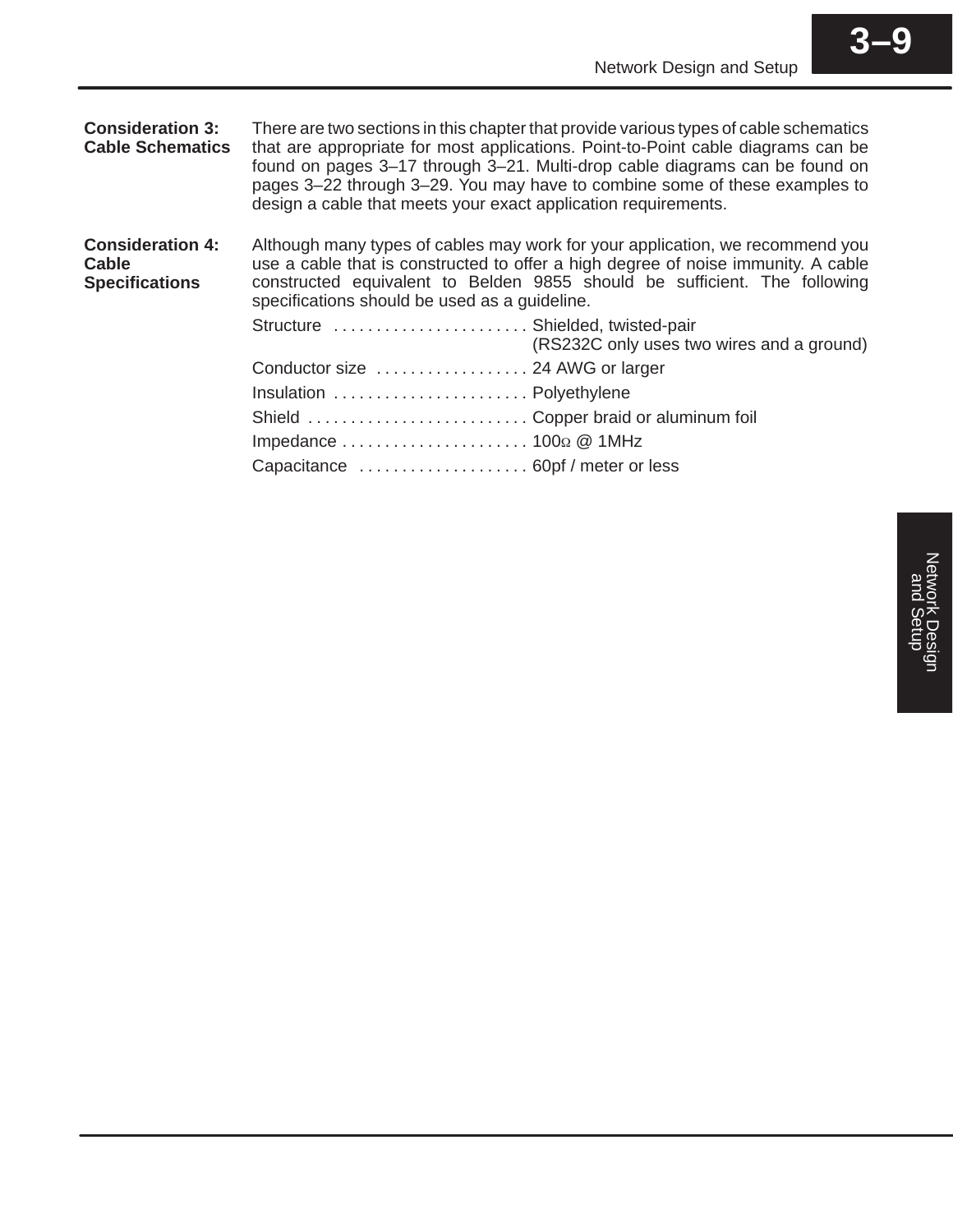**Consideration 5: Installation Guidelines**

Your company may have guidelines for cable installation. If so, you should check those before you begin the installation. Here are some general things to consider.

- $\bullet$  Don't run cable next to larger motors, high current switches, or transformers. This may cause noise problems.
- $\bullet$  Route the cable through an approved cable housing to minimize the risk of accidental cable damage. Check local and national codes to choose the correct method for your application.
- $\bullet$  Consider redundant cabling if the application data is critical. This allows you to quickly reconnect all stations while the primary cable is being repaired.

**Cable Shield Grounding —** No matter what type of configuration is required, it is important to ground the cable shield to minimize the possibility of noise. The preferred method is to connect one end (preferably the receiver end) of the cable shield to the connector housing. If noise problems are still present and you have a good earth ground for the cabinet, you should connect one end of the shield to the cabinet earth ground. Don't ground both ends of the shield because this will create induced noise on the cable.





Step 3: Secure the shield to the connector shell.



Step 2: Crimp a ring connector onto the shield.



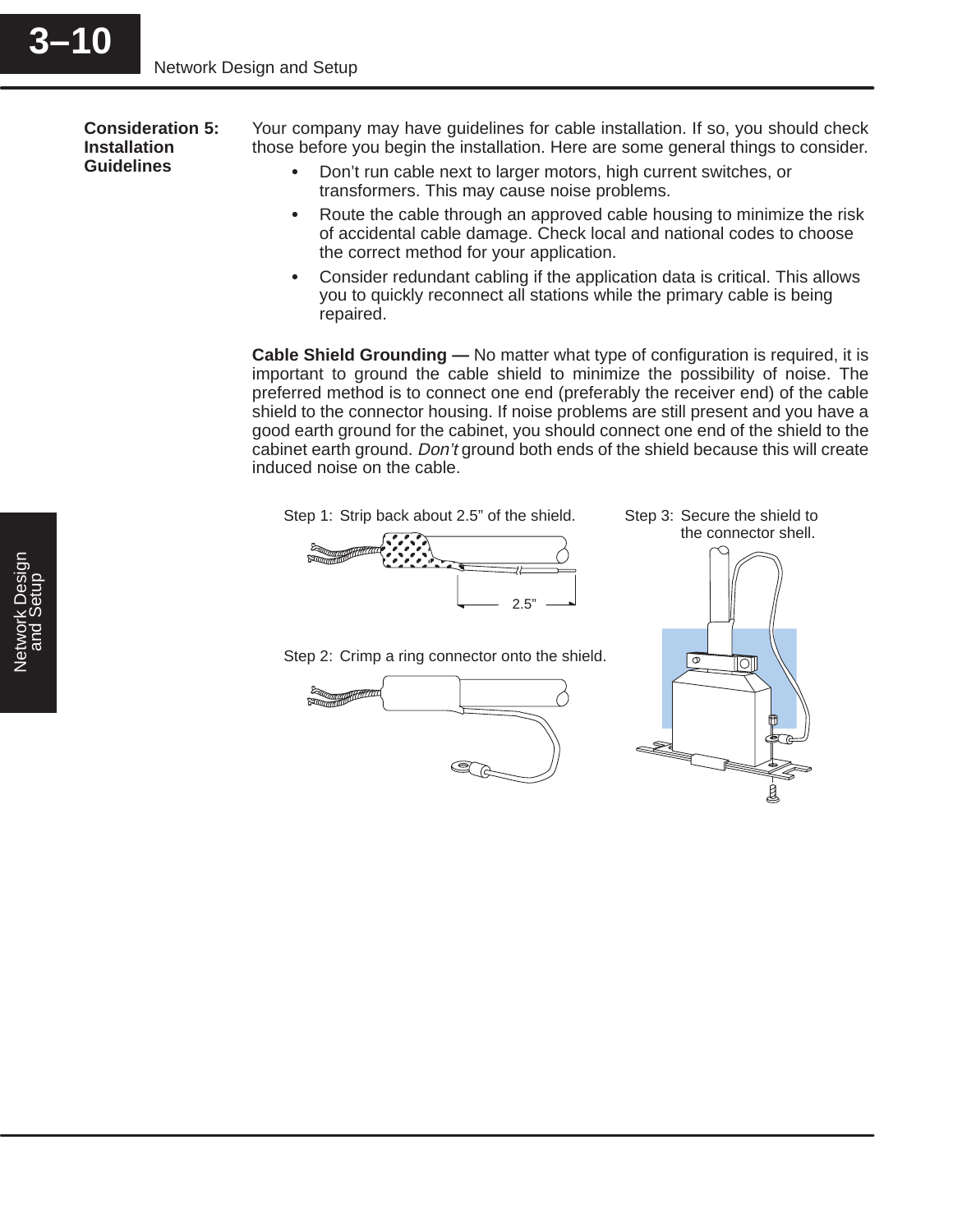PLC Direct<sup>™</sup> offers a Universal Cable Kit (part number FA–CABKIT). This cable kit allows you to connect various types of **Direct**LOGIC<sup>™</sup> products with an RS232C cable in a matter of minutes. The kit consists of a cable (phone cable with male plugs already attached) and several specially wired connectors and phone cables. **Consideration 6: A Quick Test Cable**

> The special connectors are a D-sub style with built-in female phone jacks. The kit includes a wide variety of the special connectors so you can use one kit to easily connect products from the different **Direct**LOGIC<sup>™</sup> family of products. To use the kit just follow these steps.

- 1. Plug the appropriate D-sub connector onto the device (CPU, DCU, or DCM).
- 2. Plug the appropriate D-sub connector onto the other device you are connecting.
- 3. Connect the cable to the two D-sub connectors.

**WARNING: This cable is suitable for quick testing situations and should not be used in actual applications. This cable is not shielded and is highly susceptible to electrical noise. Electrical noise can cause unpredictable operation that may result in a risk of personal injury or damage to equipment. Use the cable specifications described earlier in this manual to select a cable suitable for actual applications.**



**NOTE:** The adapters take care of any pin swapping that may be required between the devices. You do not have to make any wiring adjustments.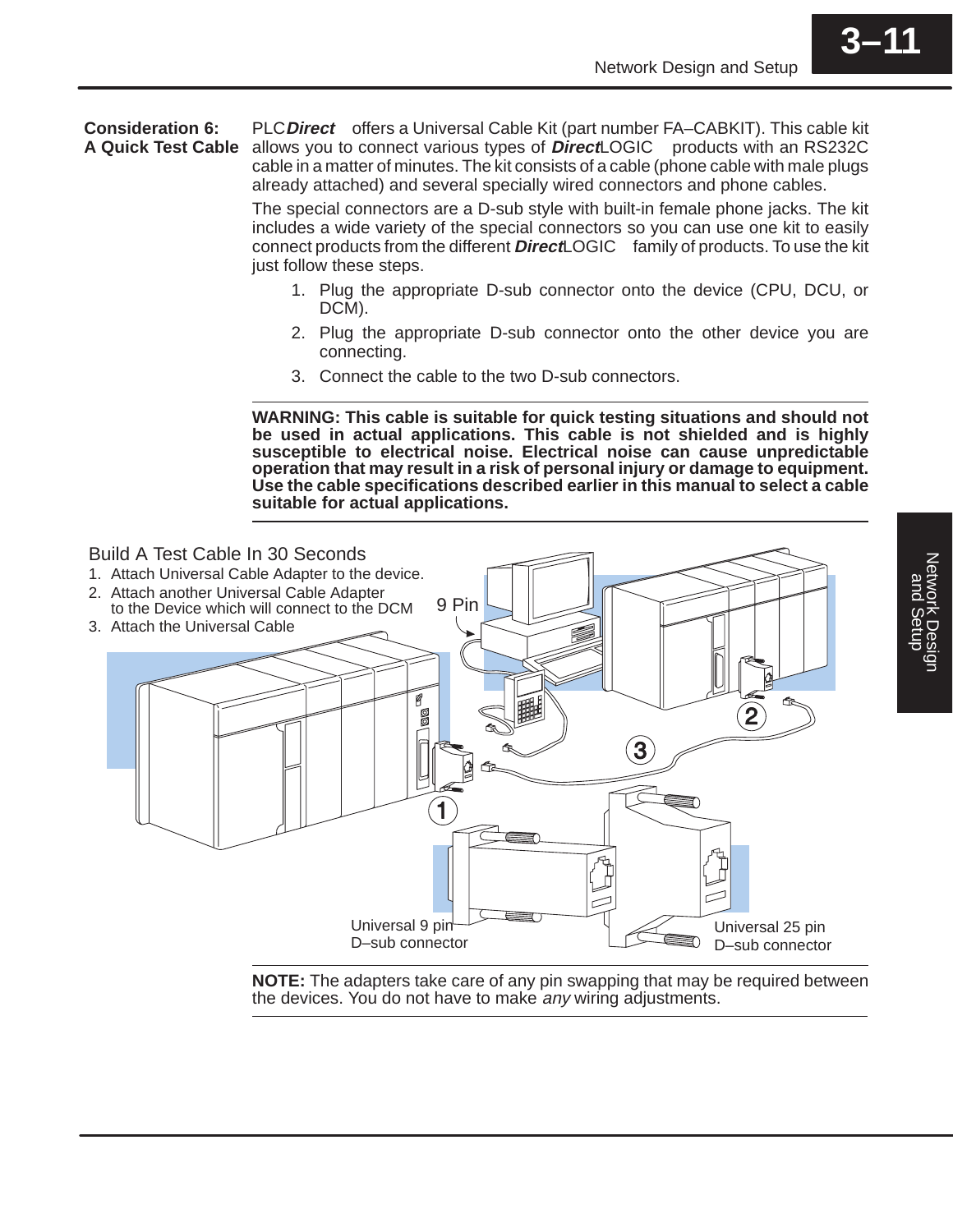# **DL430 and DL440 Port Pinouts**

The DL430 and DL440 CPUs have built-in **Direct**NET ports. This port is only a slave port. The following diagram shows the port pinout connections.





# Port Pinouts

| Pin | Signal Definition | Pin | Signal Definition    |
|-----|-------------------|-----|----------------------|
| 1   | Not connected     | 14  | $RS422$ data out $+$ |
| 2   | RS232C data out   | 15  | Not connected        |
| 3   | RS232C data in    | 16  | RS422 data out -     |
| 4   | RS232C RTS        | 17  | Not connected        |
| 5   | RS232C CTS        | 18  | RS422 RTS -          |
| 6   | Not connected     | 19  | RS422 RTS +          |
| 7   | Signal ground     | 20  | Not connected        |
| 8   | Not connected     | 21  | Not connected        |
| 9   | RS422 data in +   | 22  | Not connected        |
| 10  | RS422 data in –   | 23  | RS422 CTS -          |
| 11  | RS422 CTS +       | 24  | Not connected        |
| 12  | Not connected     | 25  | Not connected        |
| 13  | Not connected     |     |                      |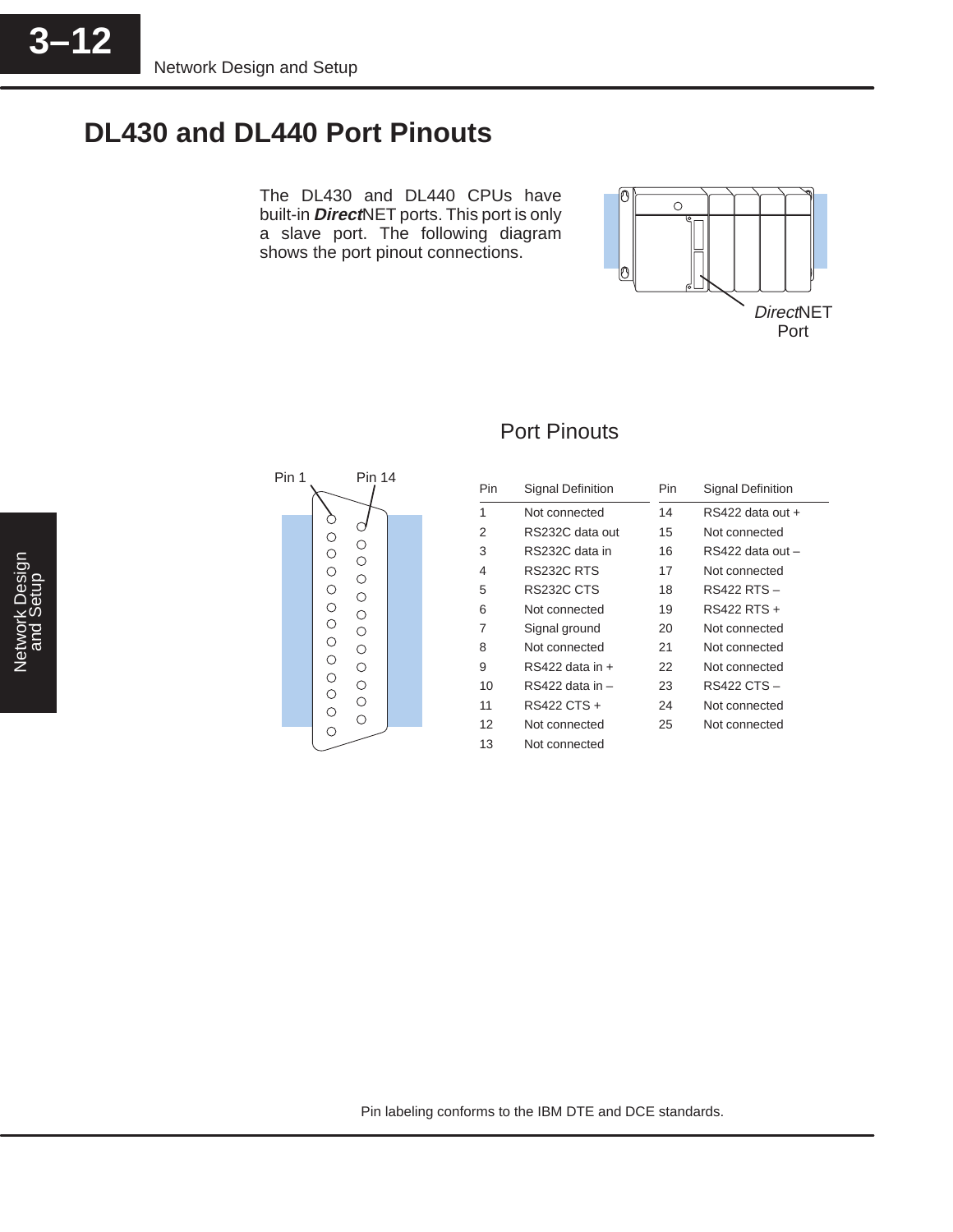# **DL405 DCM Port Pinouts**

The DL405 DCM can be used as a master or slave station interface. The following diagram shows the port pinout connections.



# Port Pinouts



| Pin | <b>Signal Definition</b> | Pin | <b>Signal Definition</b> |
|-----|--------------------------|-----|--------------------------|
| 1   | Not connected            | 14  | RS422 data out +         |
| 2   | RS232C data out          | 15  | RS422 data out -         |
| 3   | RS232C data in           | 16  | RS422 data in -          |
| 4   | RS232C RTS               | 17  | $RS422$ data in $+$      |
| 5   | RS232C CTS               | 18  | Not connected            |
| 6   | Internal Circuit 5V      | 19  | Not connected            |
| 7   | Internal Circuit 0V      | 20  | Not connected            |
| 8   | RS422 RTS +              | 21  | Not connected            |
| 9   | RS422 RTS –              | 22  | RS422 data out +         |
| 10  | RS422 RTS +              | 23  | RS422 data out -         |
| 11  | RS422 RTS –              | 24  | RS422data in -           |
| 12  | RS422 CTS +              | 25  | RS422 data in +          |
| 13  | RS422 CTS –              |     |                          |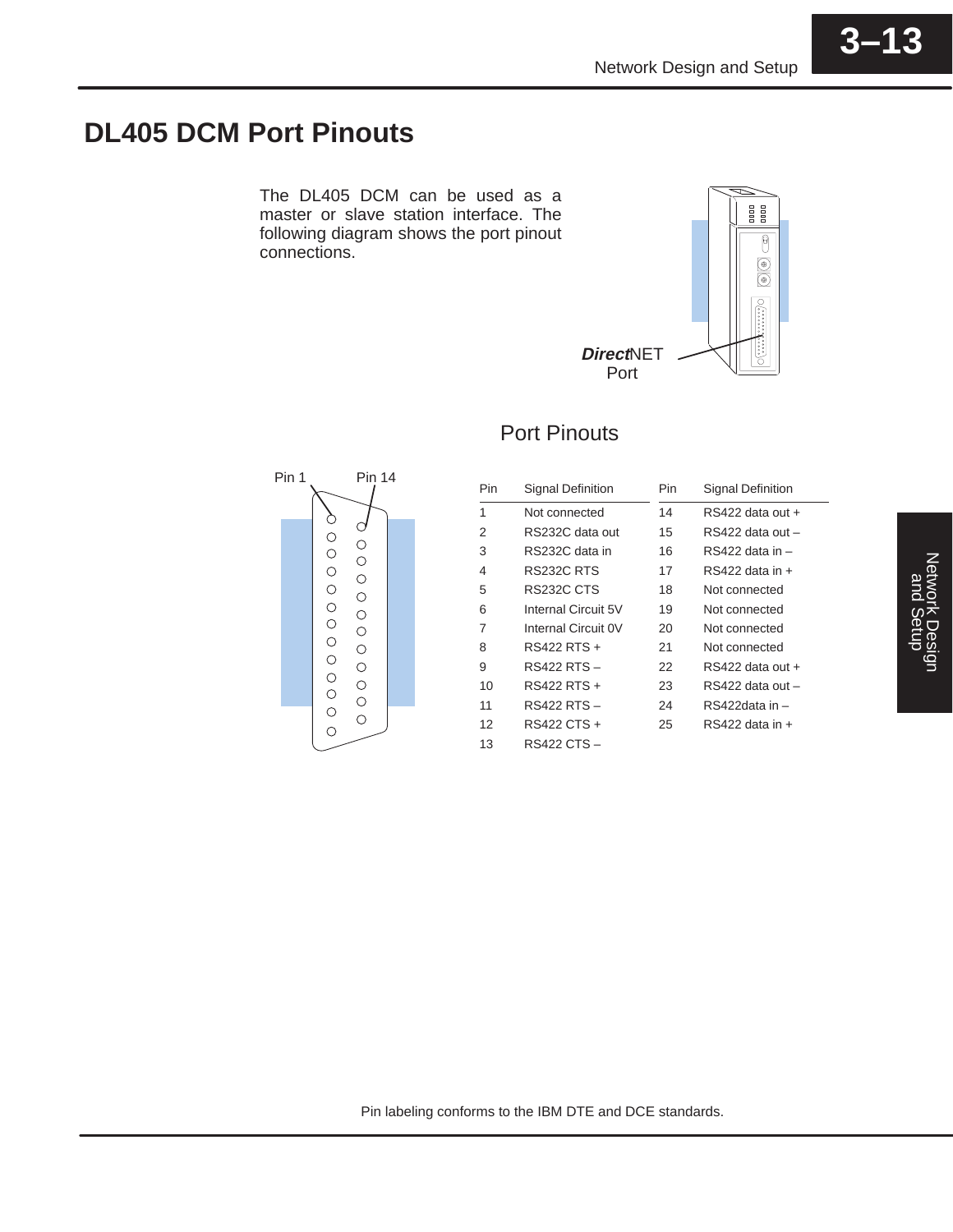# **DL340 CPU Port Pinouts**

The DL340 CPU has two built-in **Direct**NET slave ports under the hinged cover.

The ports are limited to RS232C communication, so you have to use an RS232C/RS422 converter for multi-drop connections. This port is an RJ11 (handset connector) phone jack. The **Direct**LOGICE Universal Cable Kit (FA–CABKIT) can be used if you do not want to create a phone jack connection.





Phone Jack **Connector** 

# Ports 1 and 2 Pinouts

| Pin | <b>Signal Definition</b> |
|-----|--------------------------|
| 1   | RS232C data in           |
| 2   | RS232C data out          |
| 3   | <b>Request to Send</b>   |
|     | Ground                   |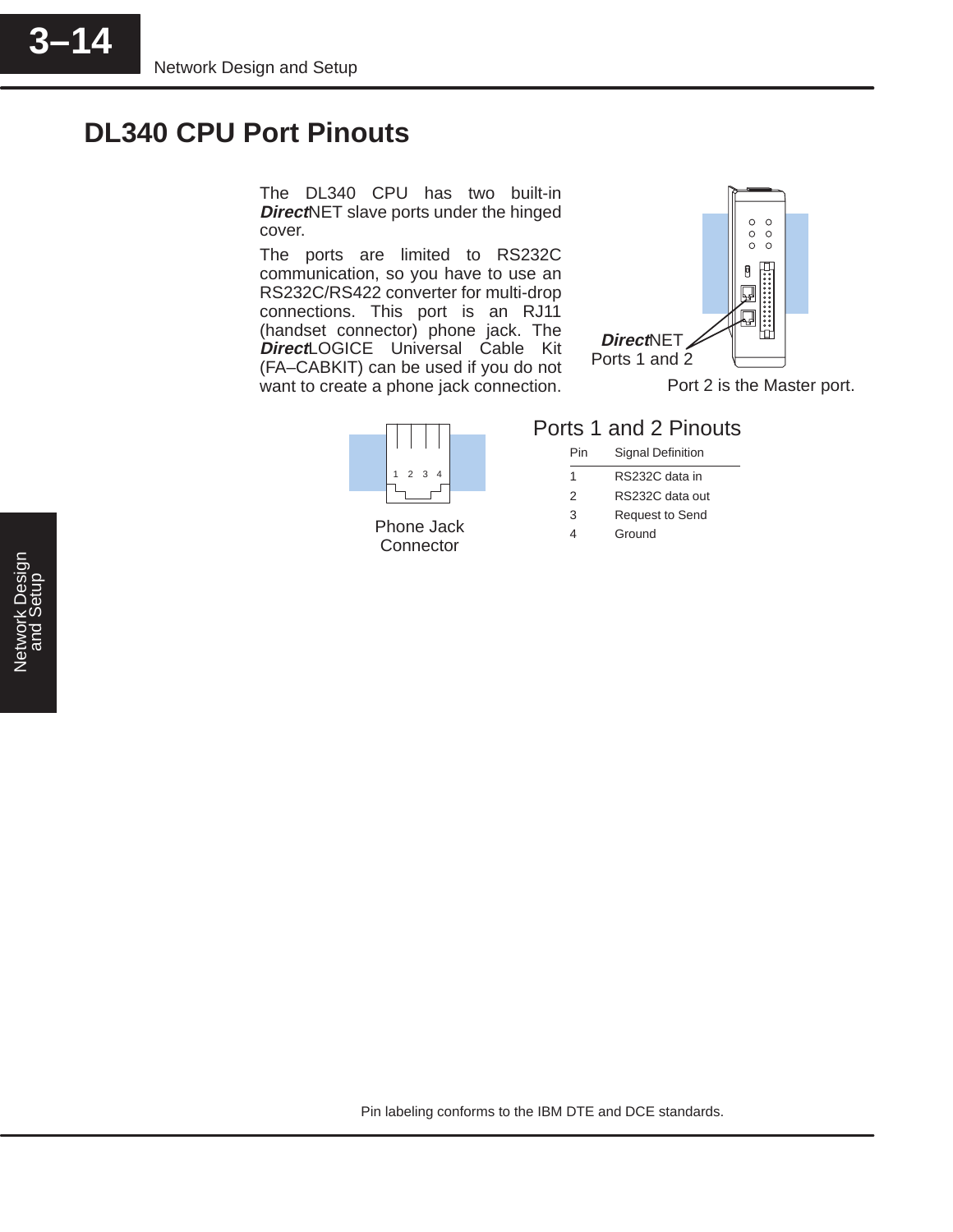**3–15**

# **DL305 DCU Port Pinouts**

There are two versions of the DL305 DCU.

- $\bullet$ D3–232–DCU (RS232C version)
- $\bullet$ D3–422–DCU (RS422 version)

The DL305 DCU can only be used as a slave station interface. If you only have one master and one slave, you can use either version. If you have more than one slave you should probably use the the RS422 version. You can use the RS232C version, but you'll need an RS232C/ RS422 converter (FA–UNICON) for each station.





# **Direct**NET Port

 $\overline{\mathbb{O}_{\square}}$ 

 $\overline{\circ}$  $000$ 

# D3–422–DCU (RS422)

| Pin | Signal Definition | Pin | Signal Definition   |
|-----|-------------------|-----|---------------------|
| 1   | Not connected     | 14  | RS422 data out +    |
| 2   | Not connected     | 15  | RS422 data out -    |
| 3   | Not connected     | 16  | RS422 data in -     |
| 4   | Not connected     | 17  | $RS422$ data in $+$ |
| 5   | Not connected     | 18  | Not connected       |
| 6   | Not connected     | 19  | Not connected       |
| 7   | Logic ground OV   | 20  | Not connected       |
| 8   | Not connected     | 21  | Not connected       |
| 9   | Not connected     | 22  | RS422 data out +    |
| 10  | RS422 RTS +       | 23  | RS422 data out -    |
| 11  | RS422 RTS -       | 24  | RS422data in -      |
| 12  | RS422 CTS +       | 25  | $RS422$ data in $+$ |
| 13  | RS422 CTS –       |     |                     |

# D3–232–DCU (RS232C)

| Pin | Signal Definition | Pin | Signal Definition |
|-----|-------------------|-----|-------------------|
| 1   | Not connected     | 14  | Not connected     |
| 2   | RS232C TXD        | 15  | Not connected     |
| 3   | RS232C RXD        | 16  | Not connected     |
| 4   | RS232C RTS        | 17  | Not connected     |
| 5   | RS232C CTS        | 18  | Not connected     |
| 6   | Not connected     | 19  | Not connected     |
| 7   | Logic ground 0V   | 20  | Not connected     |
| 8   | Not connected     | 21  | Not connected     |
| 9   | Not connected     | 22  | Not connected     |
| 10  | Not connected     | 23  | Not connected     |
| 11  | Not connected     | 24  | Not connected     |
| 12  | Not connected     | 25  | Not connected     |
| 13  | Not connected     |     |                   |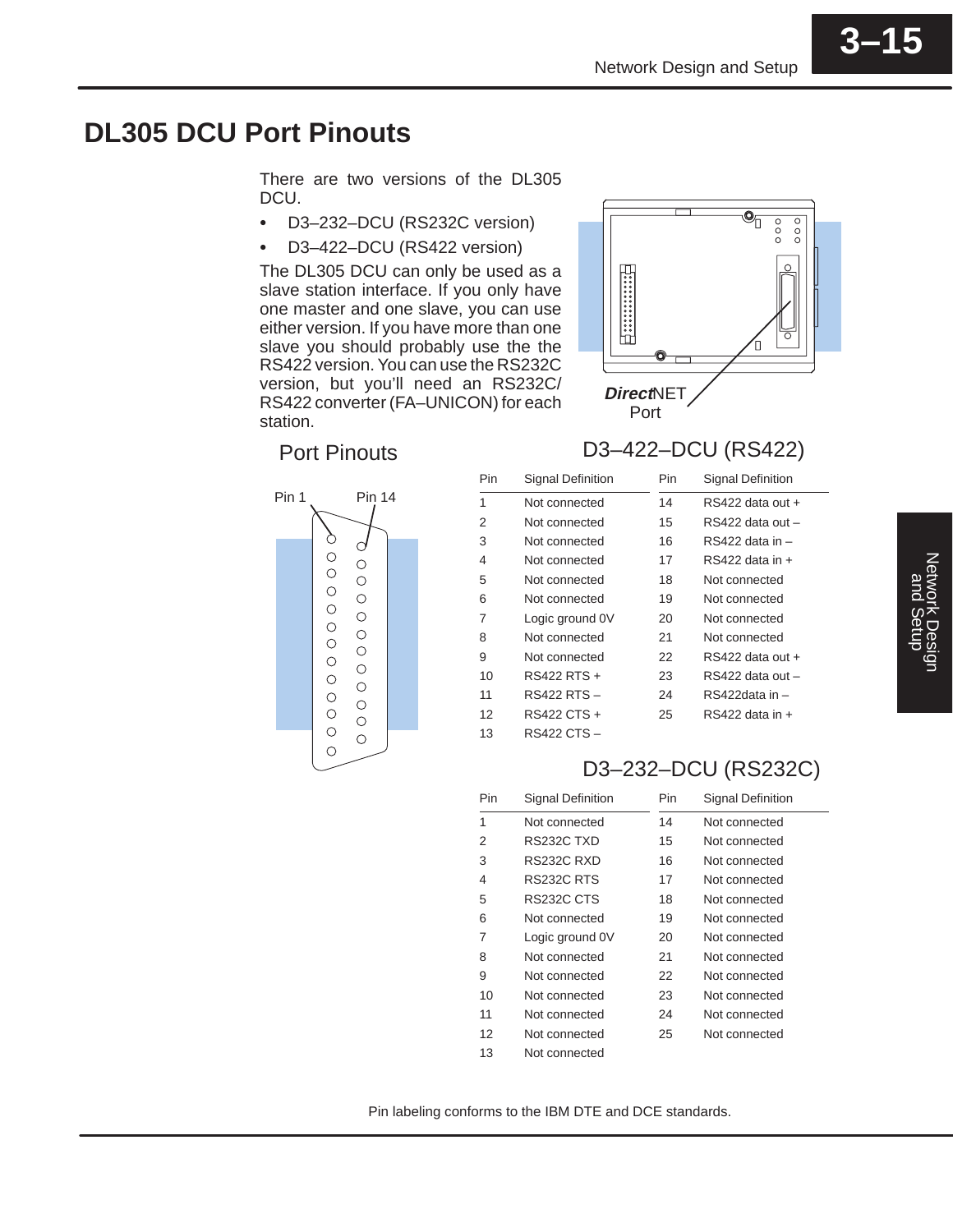3–16**3–16**

# **DL240 CPU Port Pinouts**

The DL240 CPU has two built-in **Direct**NET ports.

**Port 1:** can be used for point-to-point communications with either RS232C or RS422. However Port 1 cannot be used in a multi-drop configuration even with an RS232C / RS422 converter. This is because the RTS signal pin is used for 5V.

**Port 2:** can be used for either point-to-point or multi-drop connections. An RS232C/RS422 converter is required for multi-drop connections.

These ports are RJ11 phone jacks. The **DirectLOGIC™** Universal Cable Kit (FA–CABKIT) can be used if you do not want to create a phone jack connection.



**Direct**NET **Ports** 



Phone Jack Connector

# Port 1 Pinouts

| Pin | Signal Definition |
|-----|-------------------|
| 1   | 0 V               |
| 2   | 5 V               |
| 3   | RS232C Data in    |
| 4   | RS232C Data out   |
| 5   | 5 V               |
| 6   | 0 V               |
|     |                   |

# Port 2 Pinouts

| Pin           | Signal Definition   |
|---------------|---------------------|
| 1             | 0 V                 |
| $\mathcal{P}$ | 5 V                 |
| 3             | RS232C Data in      |
| 4             | RS232C Data out     |
| 5             | Request to Send out |
| հ             | 0 V                 |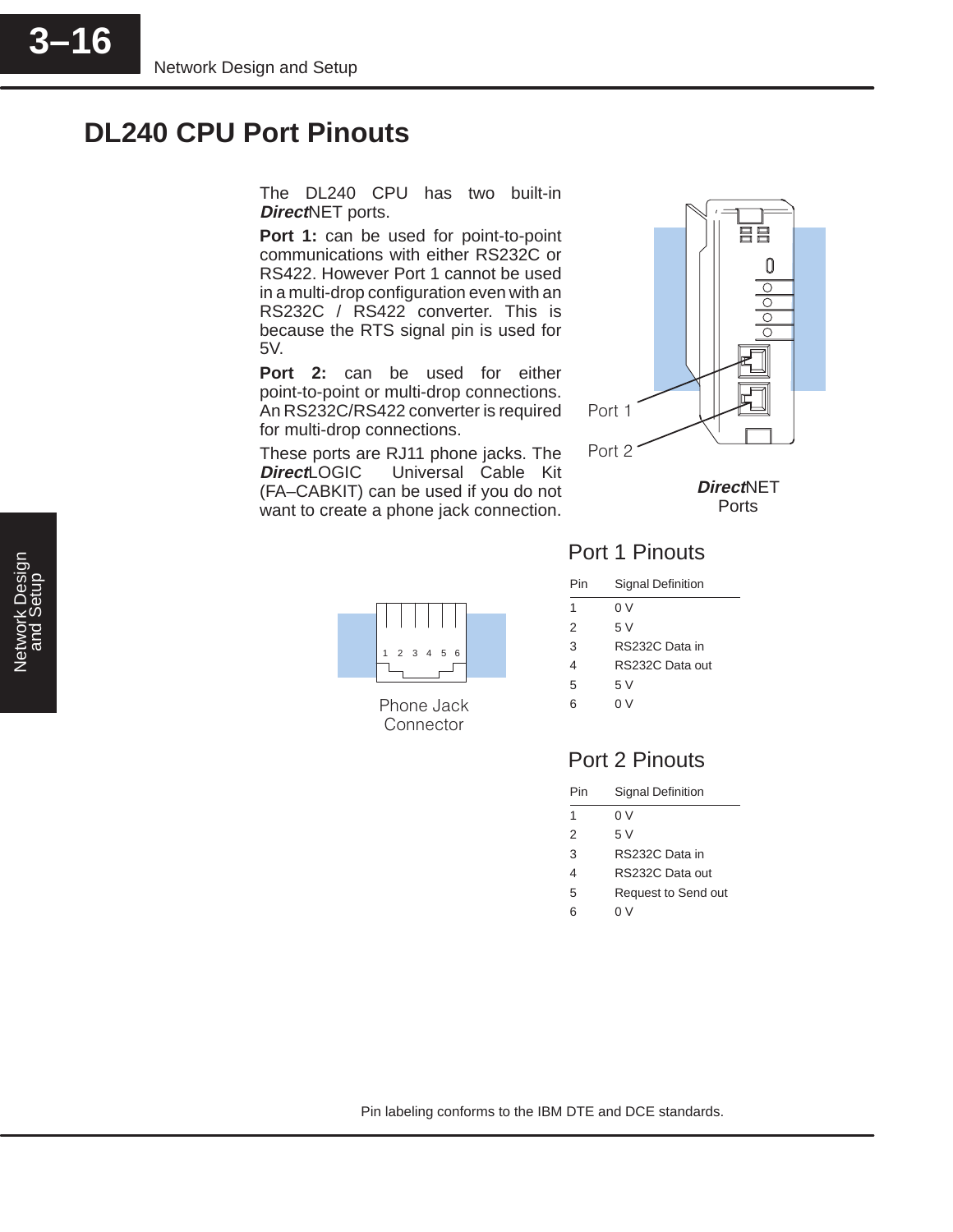**3–17**

### **Host as Master**

Slaves: DL405 DCM, DL405 CPU Port, DL305 RS232C DCU





## **9-pin Connector 25-pin Connector**

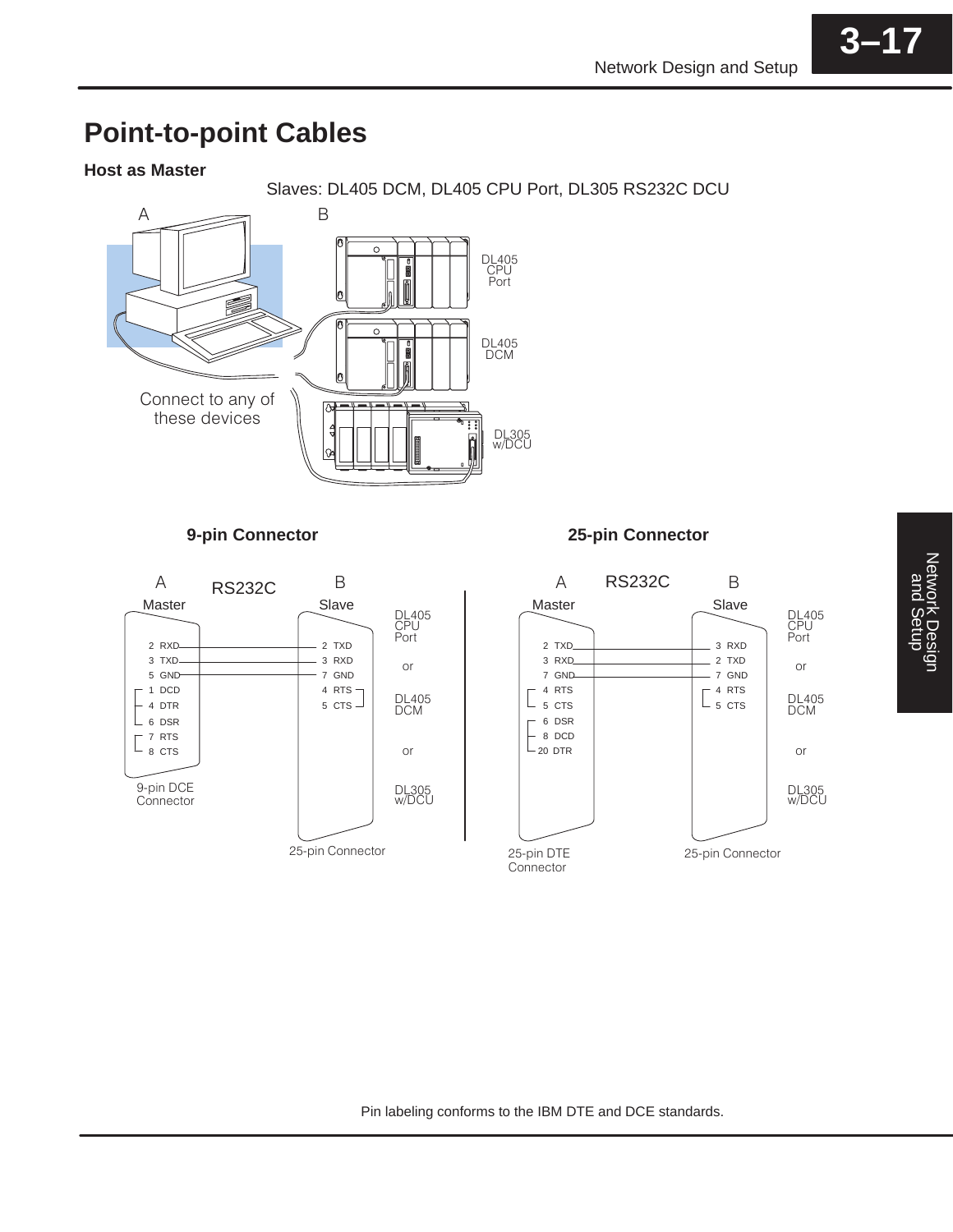#### **Host as Master (continued)**

Slaves: DL340 CPU Port, DCM, DL240 CPU Port





Connect to any of these devices



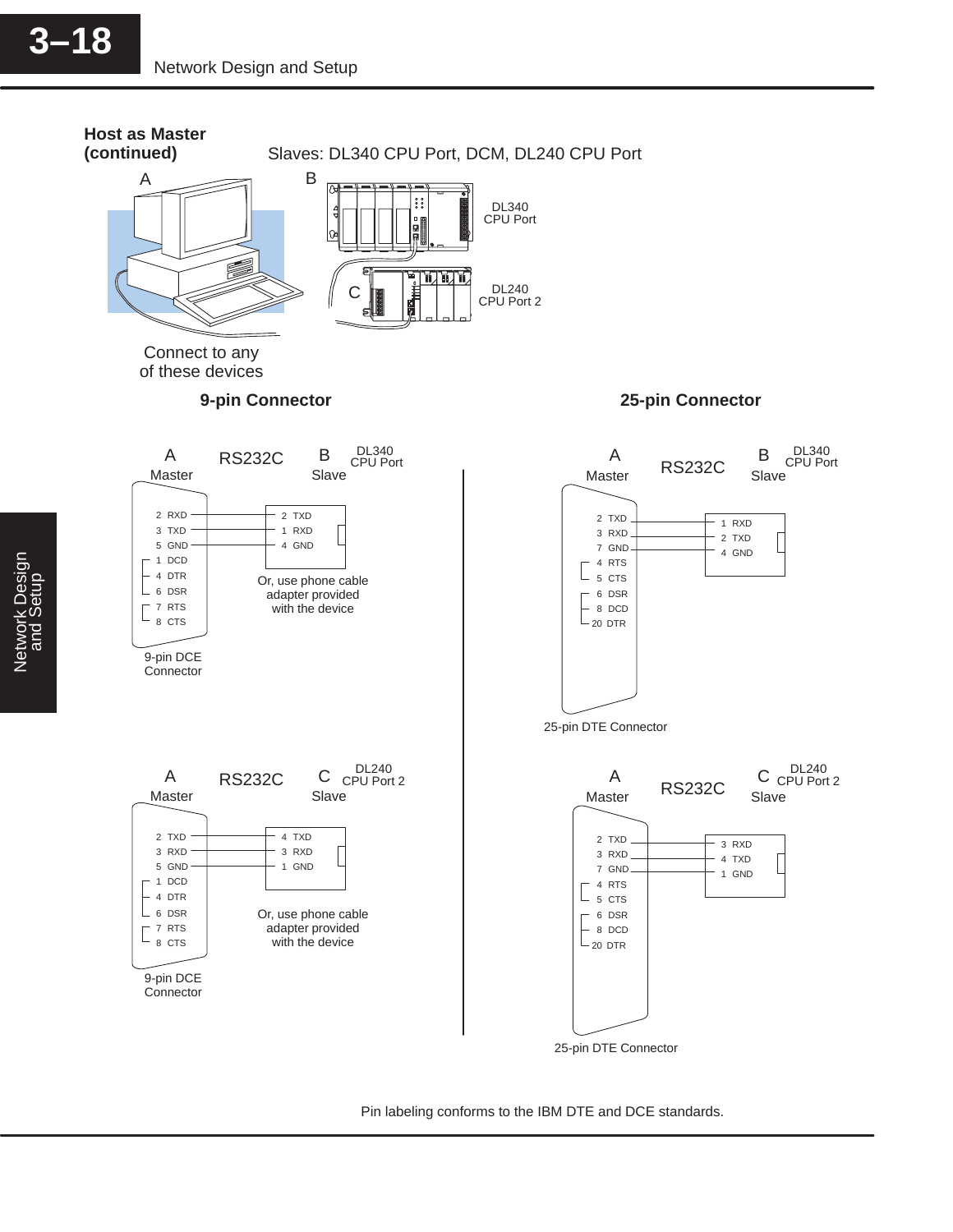Slaves: DL305 RS422 DCU **Host as Master (continued)**





**9-pin Connector 25-pin Connector**



Pin labeling conforms to the IBM DTE and DCE standards.

**3–19**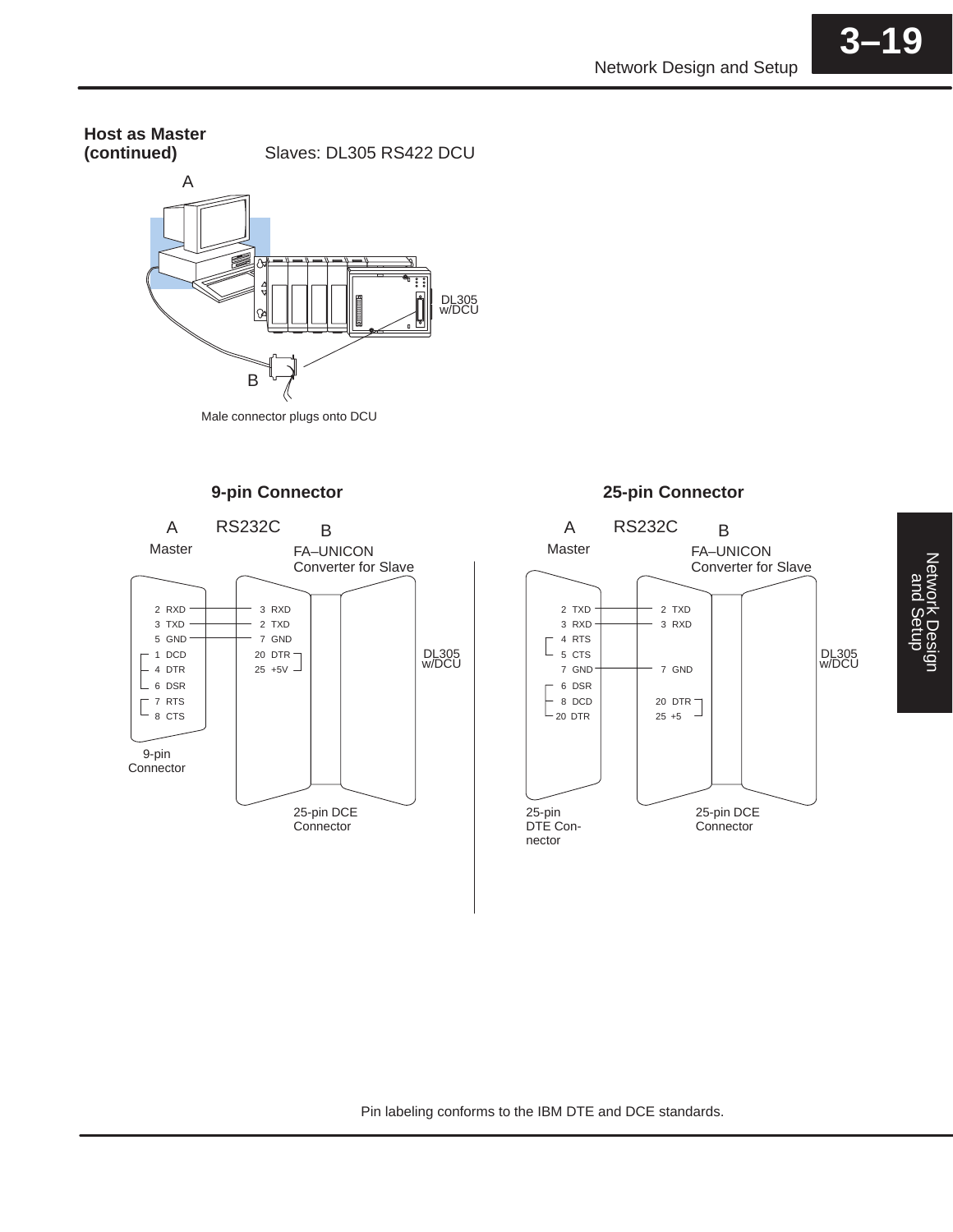



of these devices

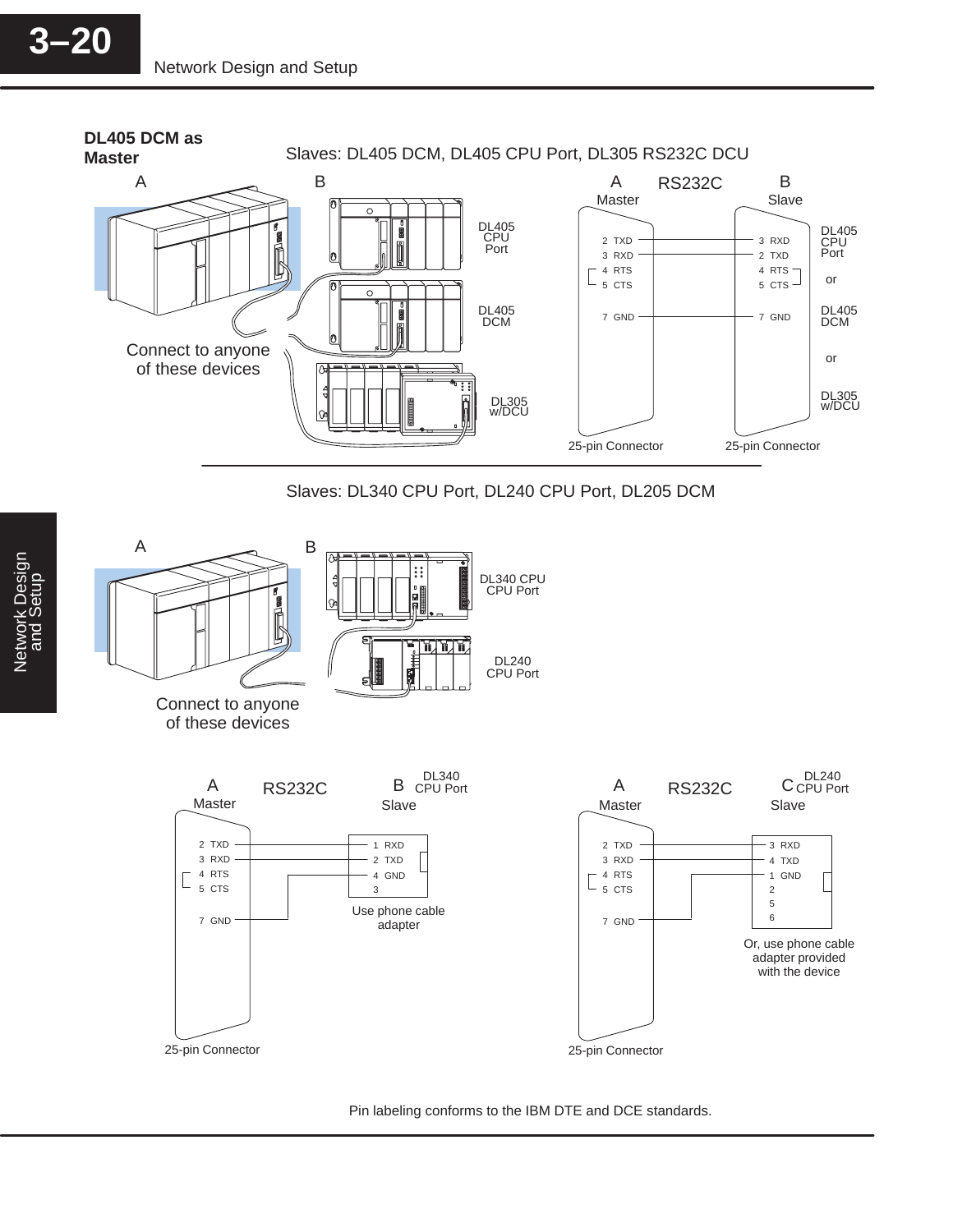### **DL405 DCM as Master (continued)**

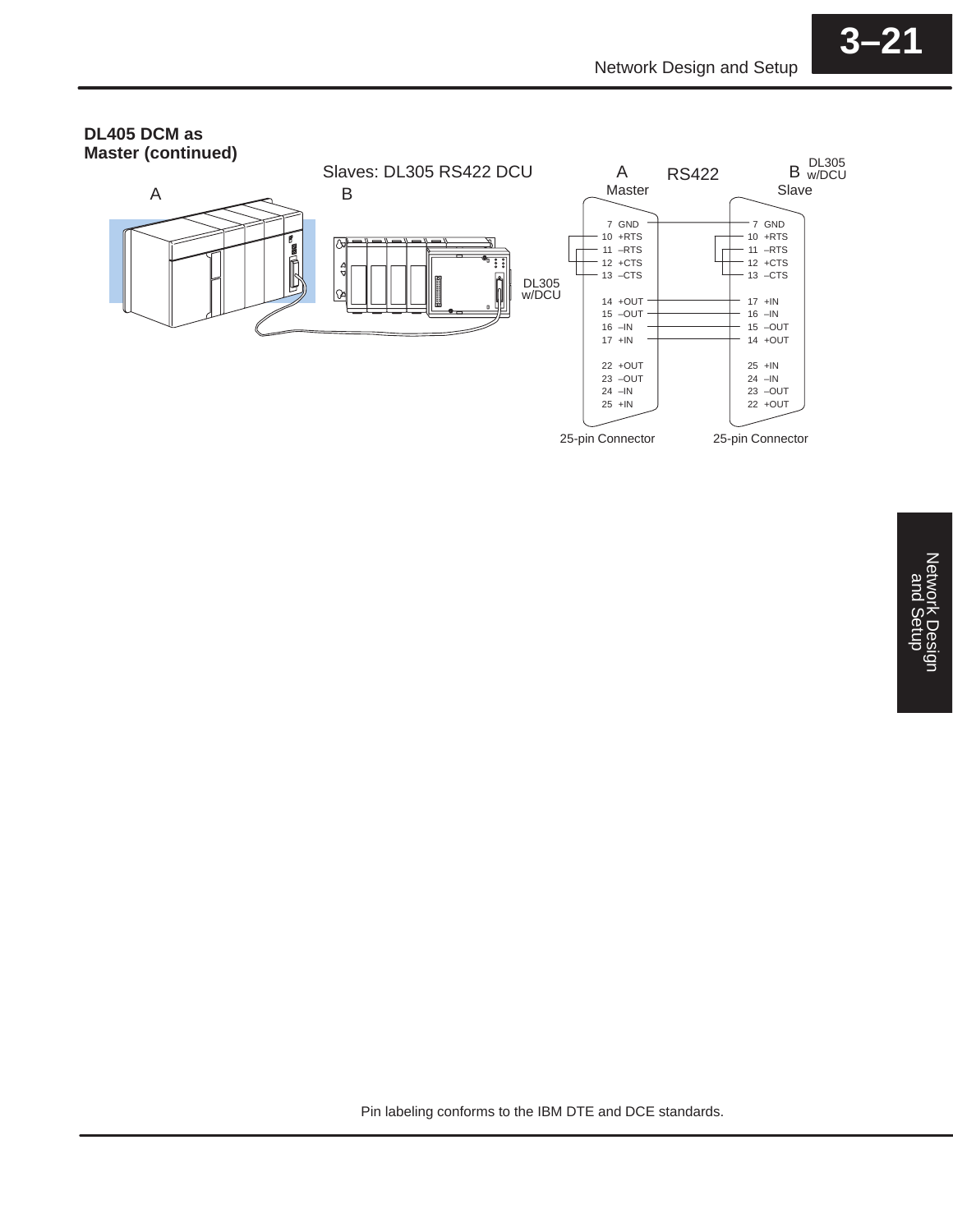# **Multi-Drop Cables**

**More Considerations** With RS422 you have great flexibility in how you want to design your network cabling. You also have to use:

- Network Amplifiers if you have more than 16 slave stations
- $\bullet$ Cable Termination Resistors – to help to reduce data errors.
- **Network Amplifiers** If you have more than 16 slave stations, you should use an RS422 amplifier to maintain the signal levels. The best amplifiers are regenerative, that is, they recover the signal and try to reduce any noise signals that are present. Some amplifiers are not regenerative and amplify the noise as well as the signal. (You can get amplifiers from several sources. The Black Box catalog is one of many good places to start.) The following diagram shows some instances where an amplifier is necessary.

Serial Slave Connection



## Parallel Slave Connection

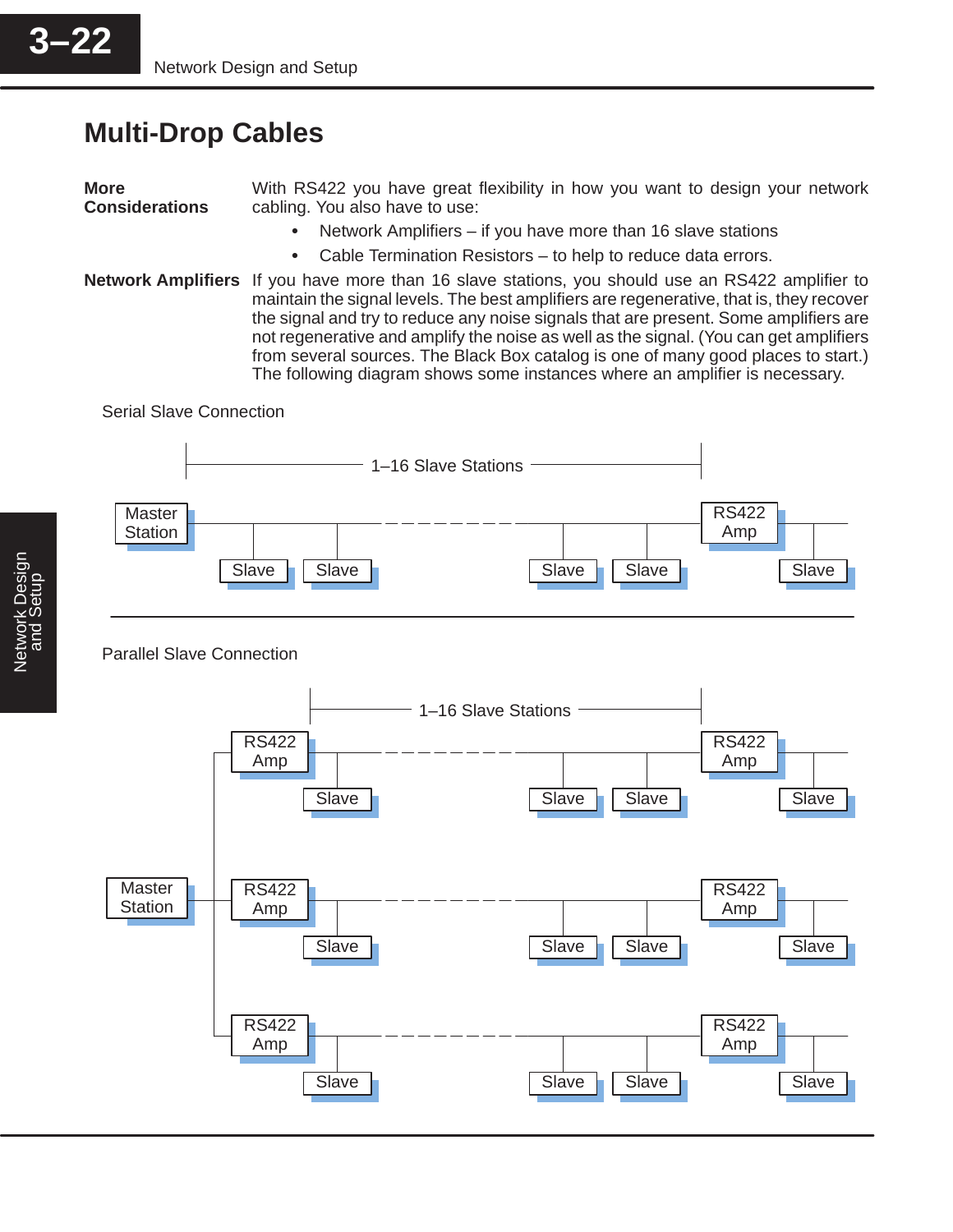It is important you add termination resistors at each end of the RS422 line. This helps reduce data errors during data transmission. You should select resistors that match the cable impedance. For example, a typical 22 AWG solid conductor cable with 4.5 twists per foot has a typical impedance of about  $120<sub>9</sub>$ . **Cable Termination Resistors**

There are two ways to actually connect the resistors.

- Line-to-Line this method balances the receive data lines (IN+ and IN–) and requires one resistor at each end of the line. (The cable diagrams we've provided show this method, but you can use either.)
- $\bullet$  Line-to-Ground — this method also balances the receive data lines, but common mode noise rejection is improved significantly. This method requires two resistors at each end of the line. Also, since there are two resistors, the sum total of both resistors should match the cable impedance.

The following diagram illustrates the two options.



Pin labeling conforms to the IBM DTE and DCE standards.

**3–23**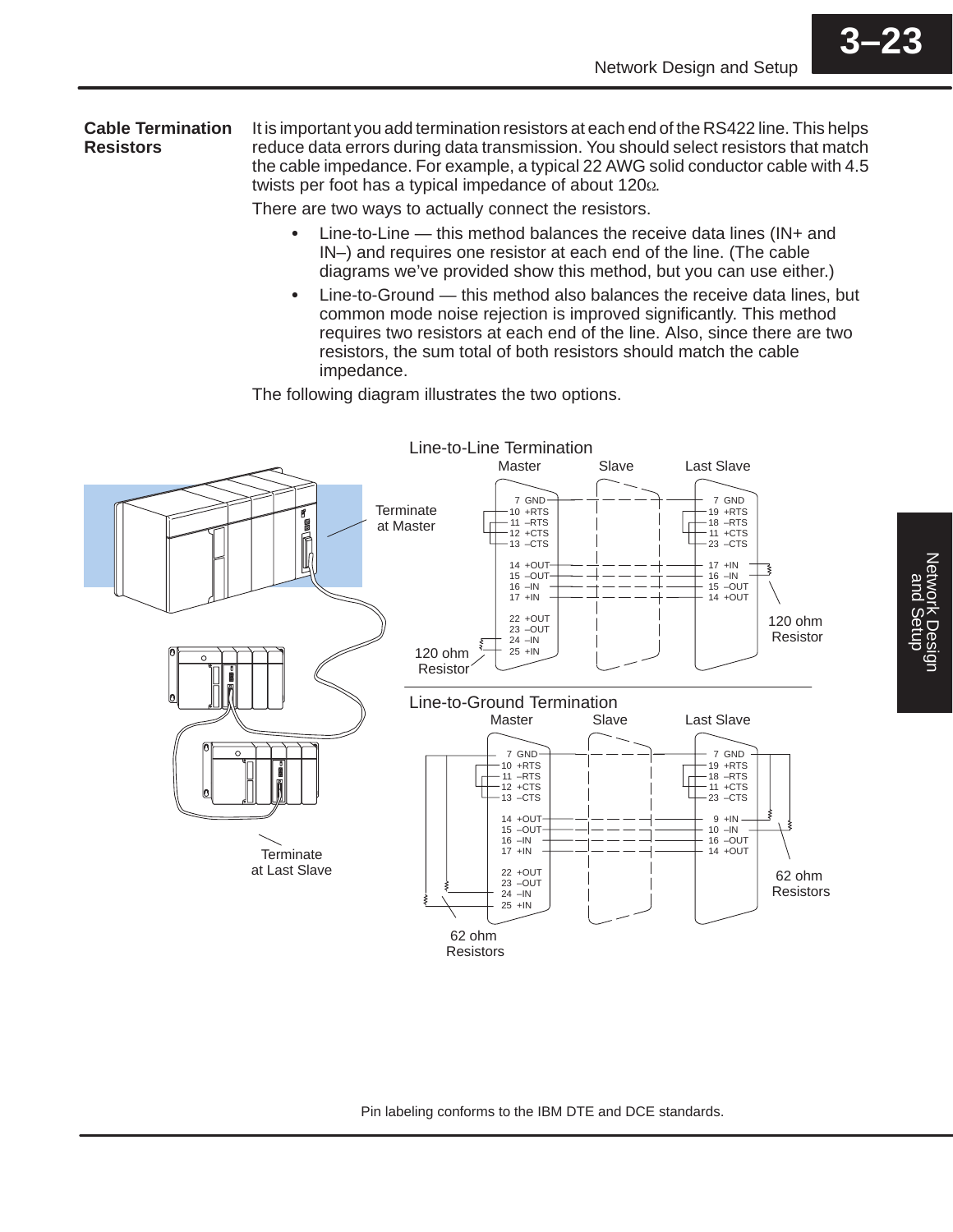

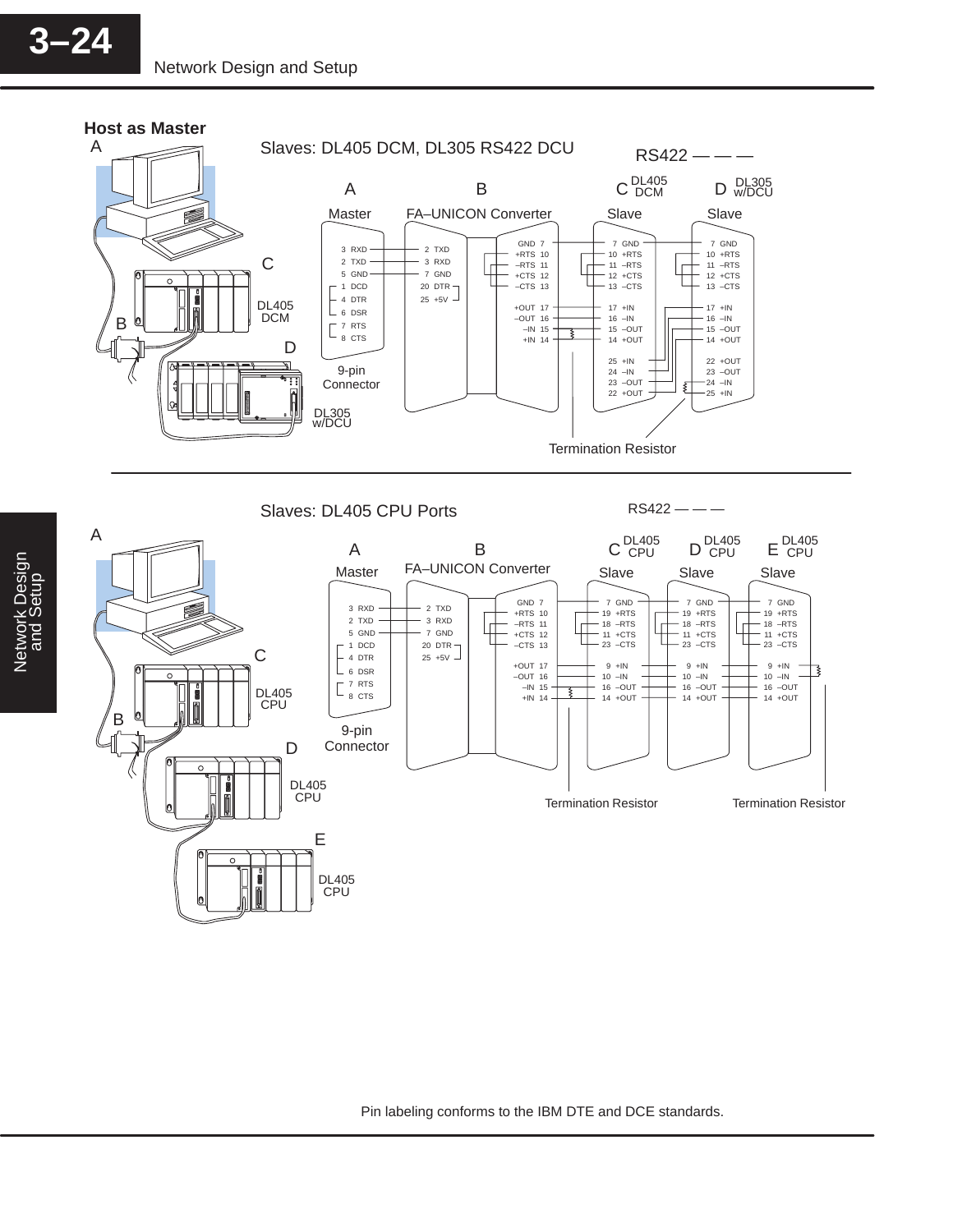Network Design

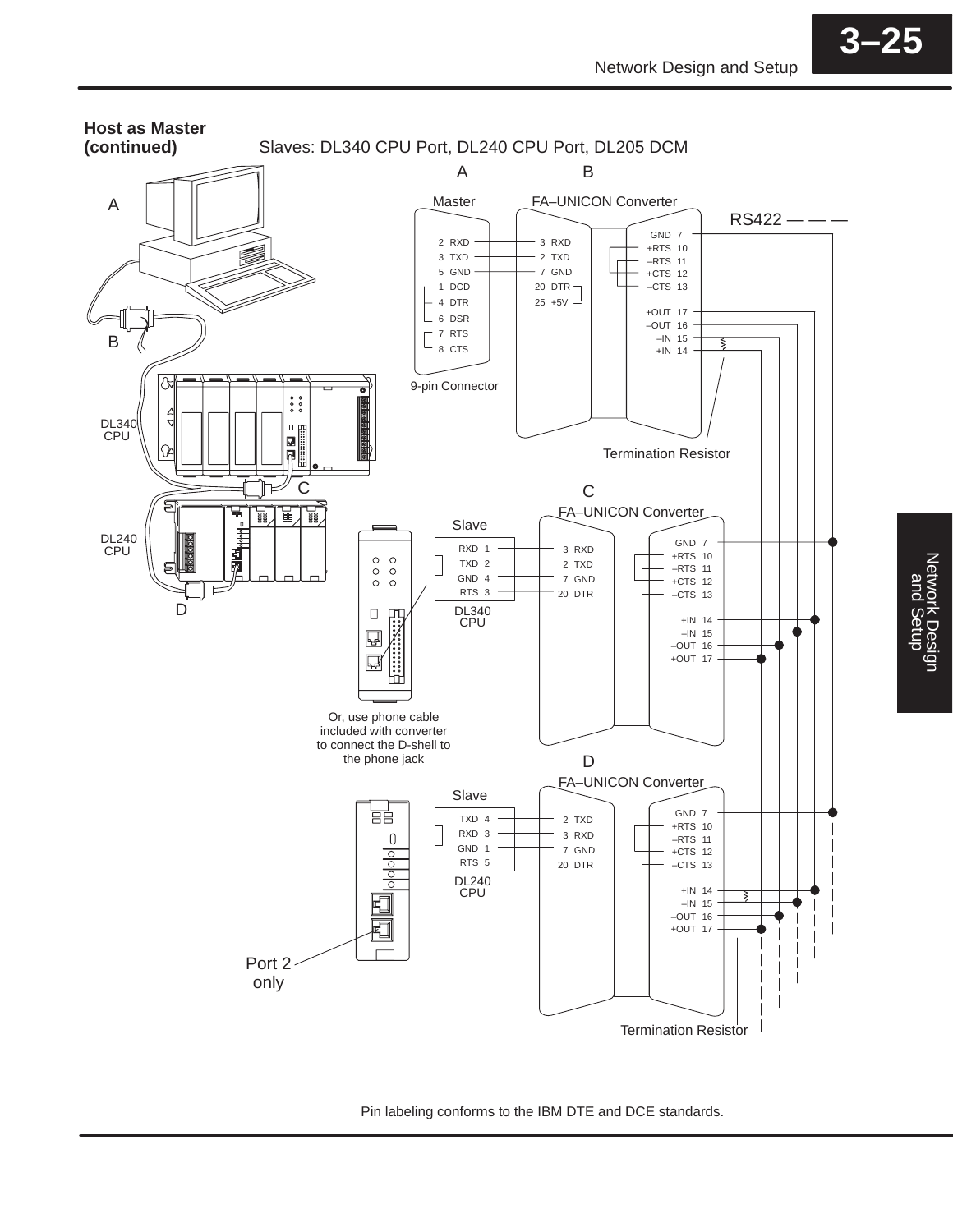#### **Host as Master (continued)**



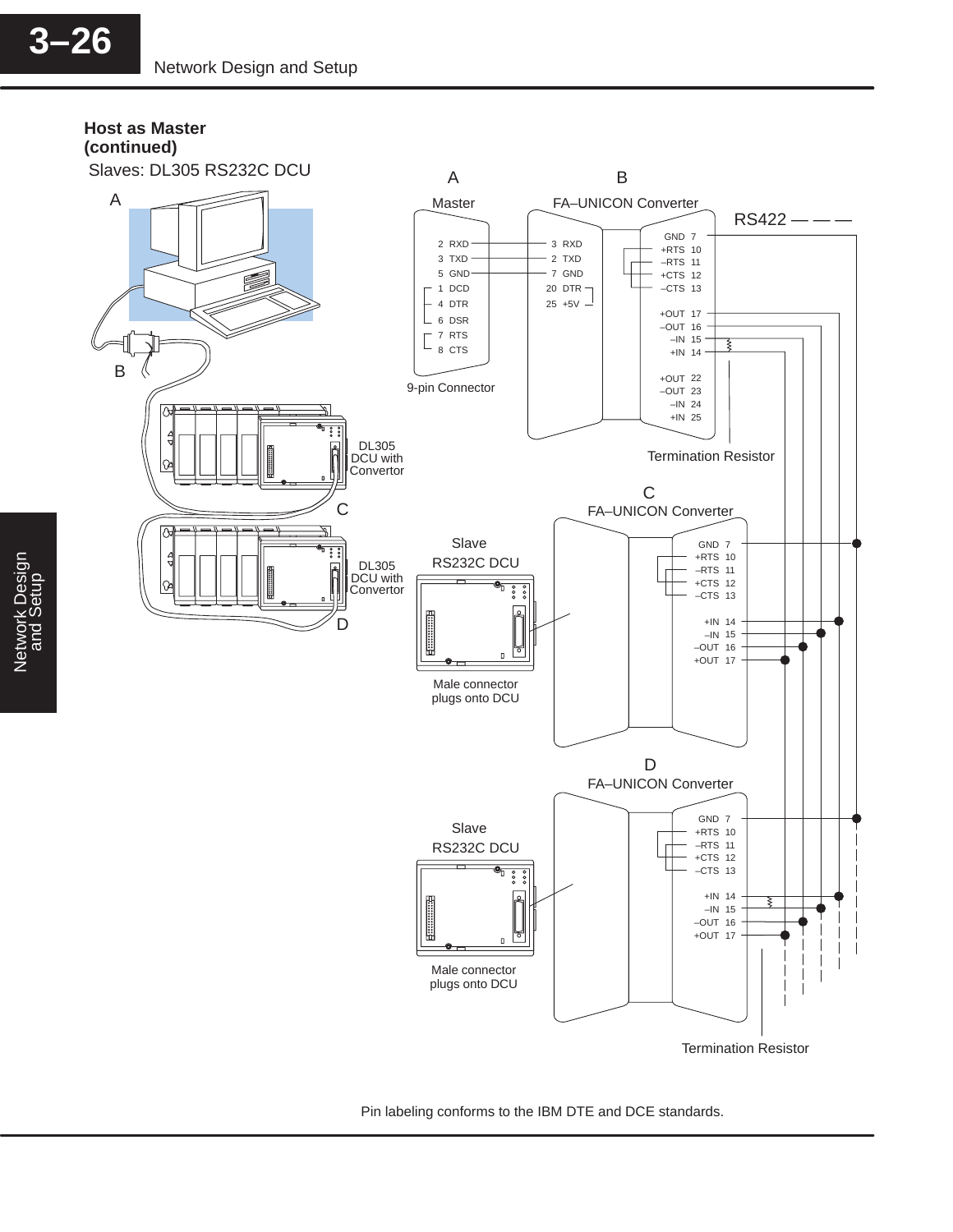### **DL405 DCM Master**





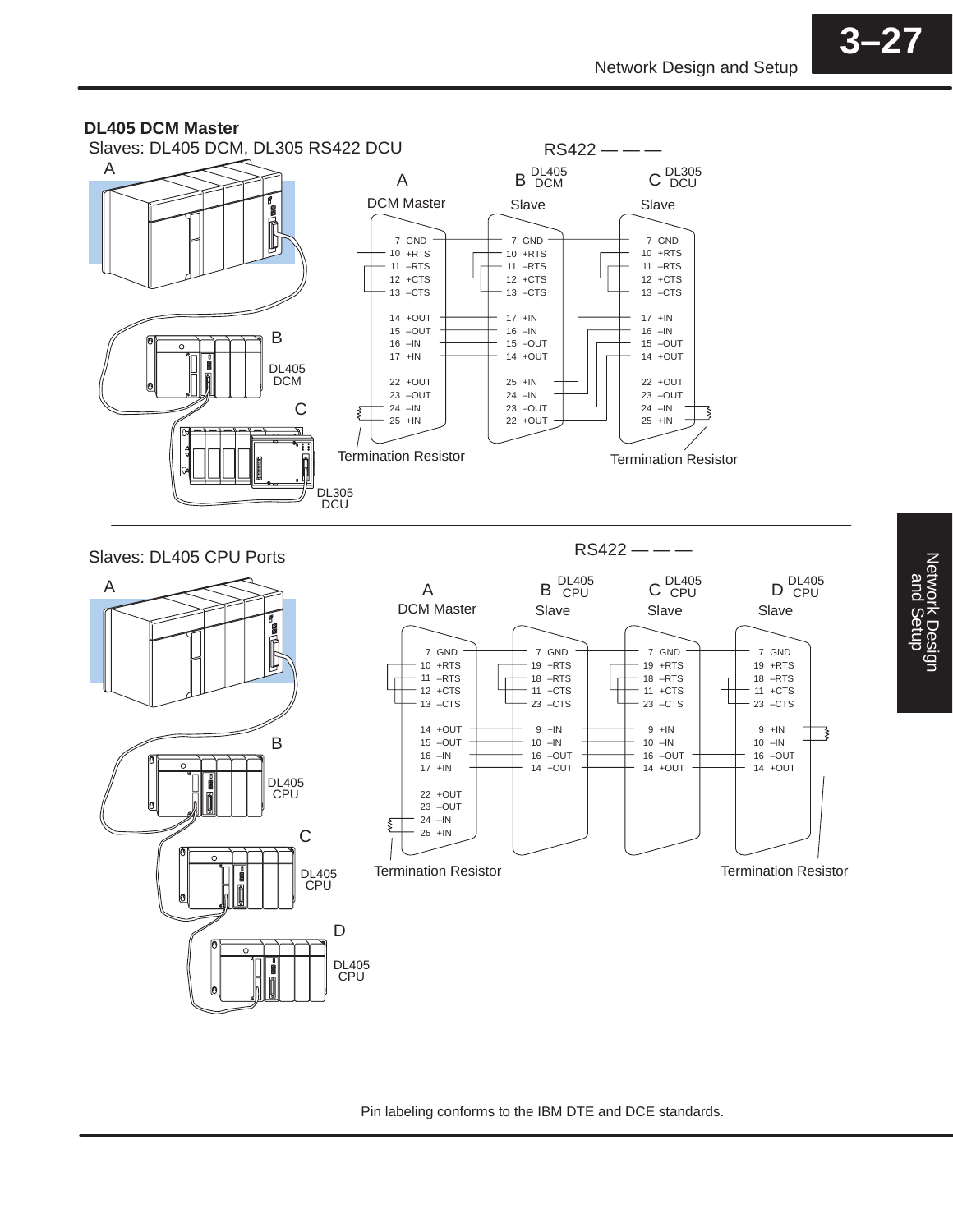#### **DL405 DCM as Master (continued)**



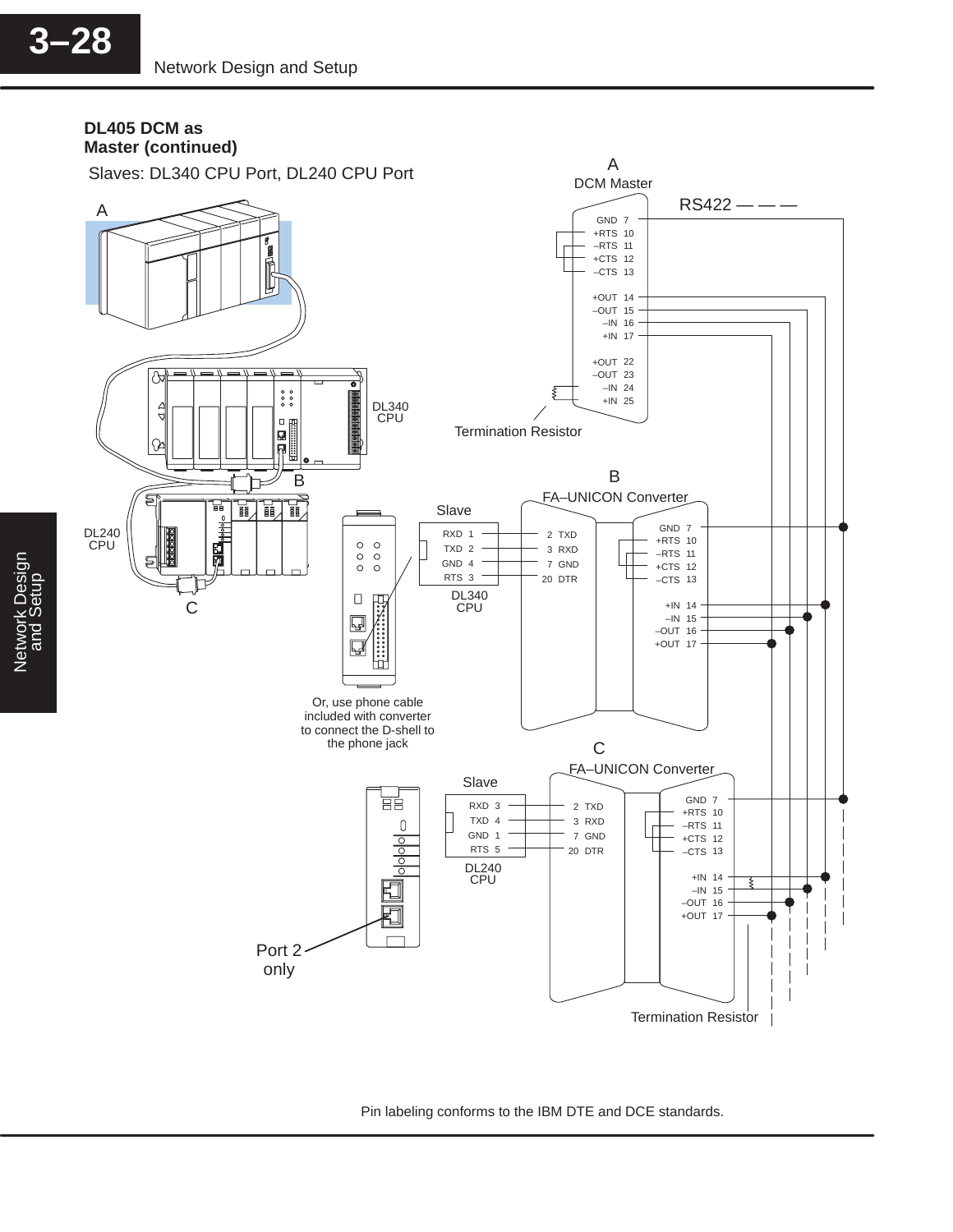#### **DL405 DCM Master (continued)**



Pin labeling conforms to the IBM DTE and DCE standards.

Network Design